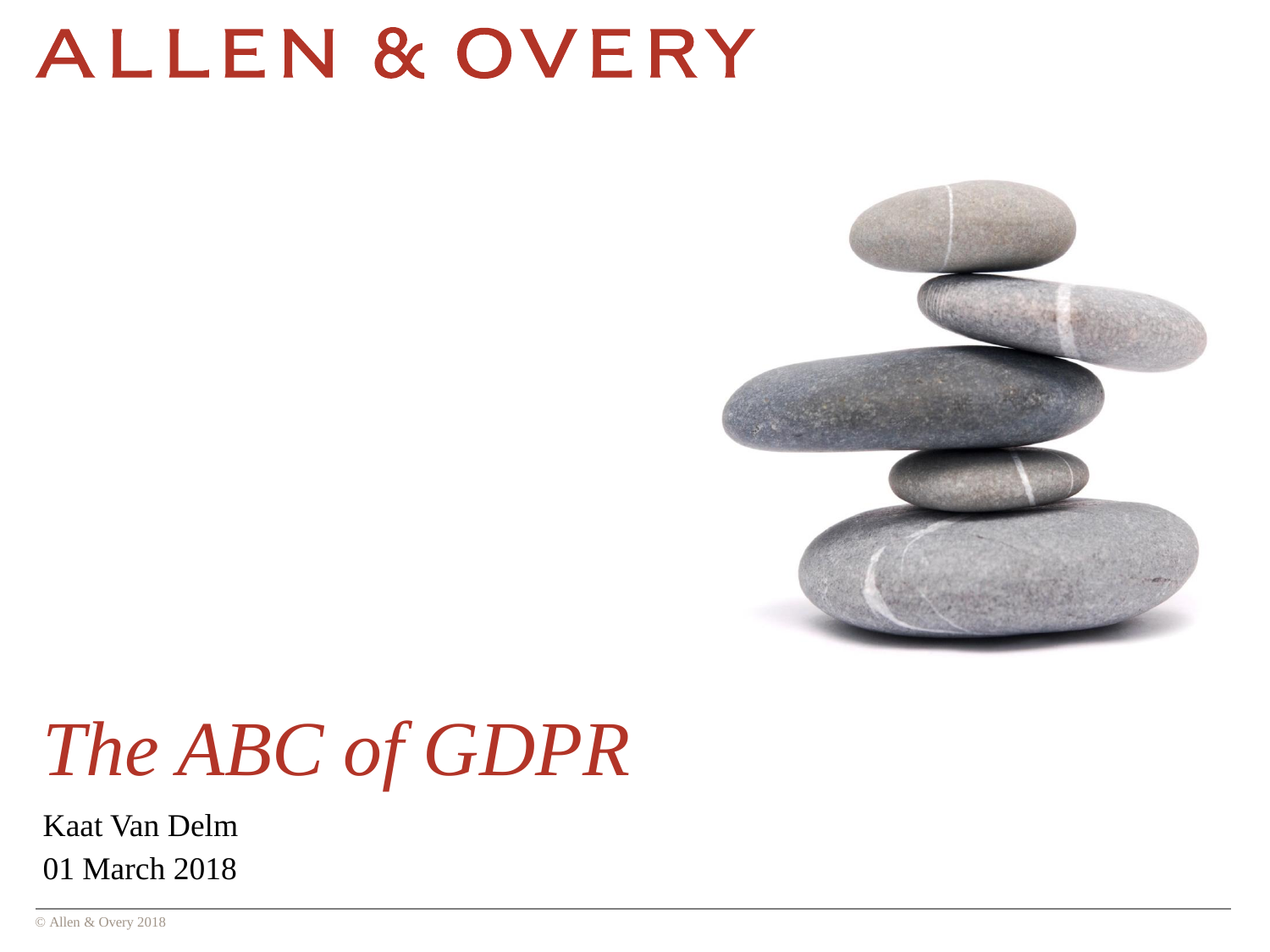#### **Agenda**







#### Specific points of attention for marketing



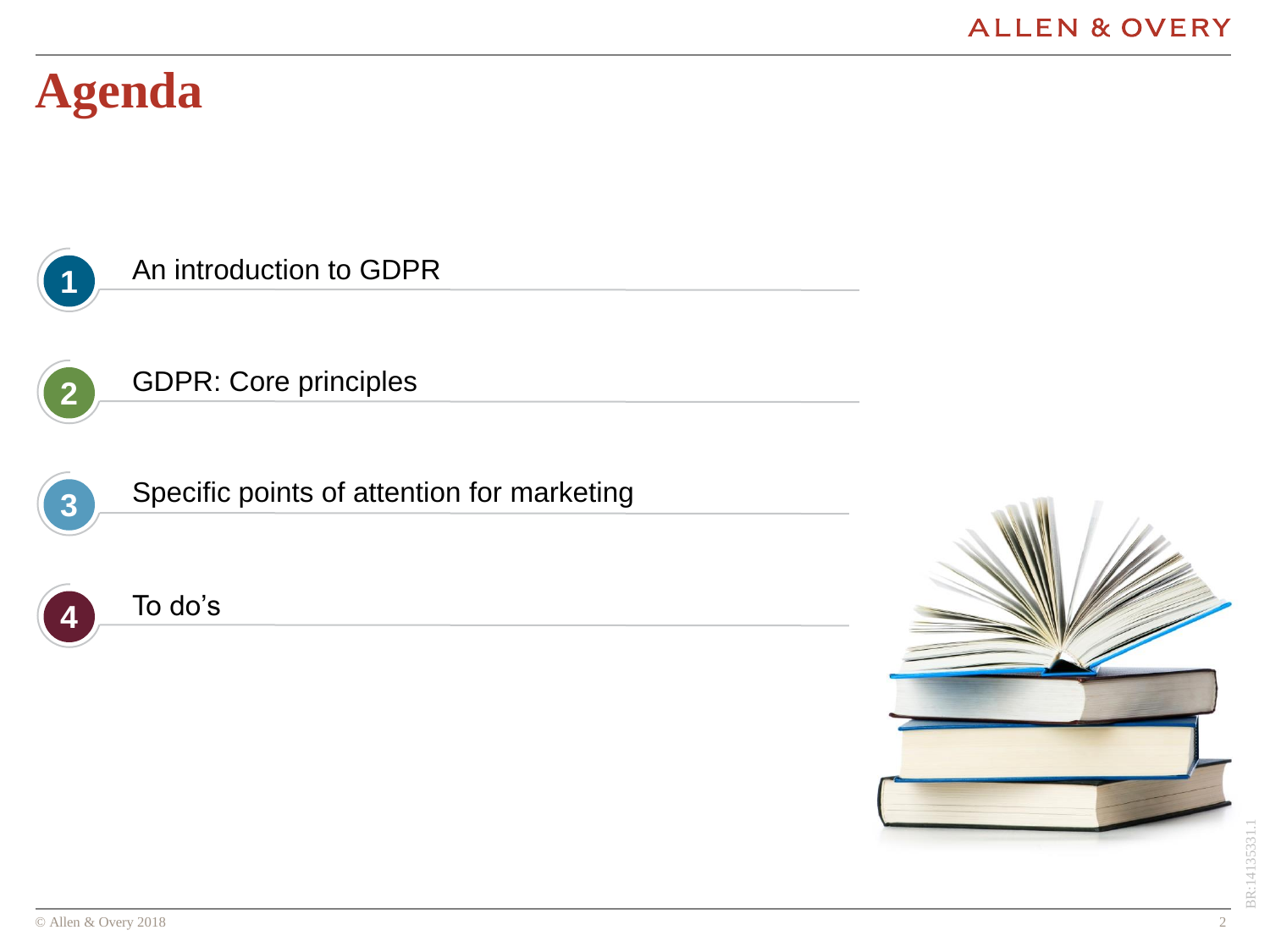# *An introduction to GDPR*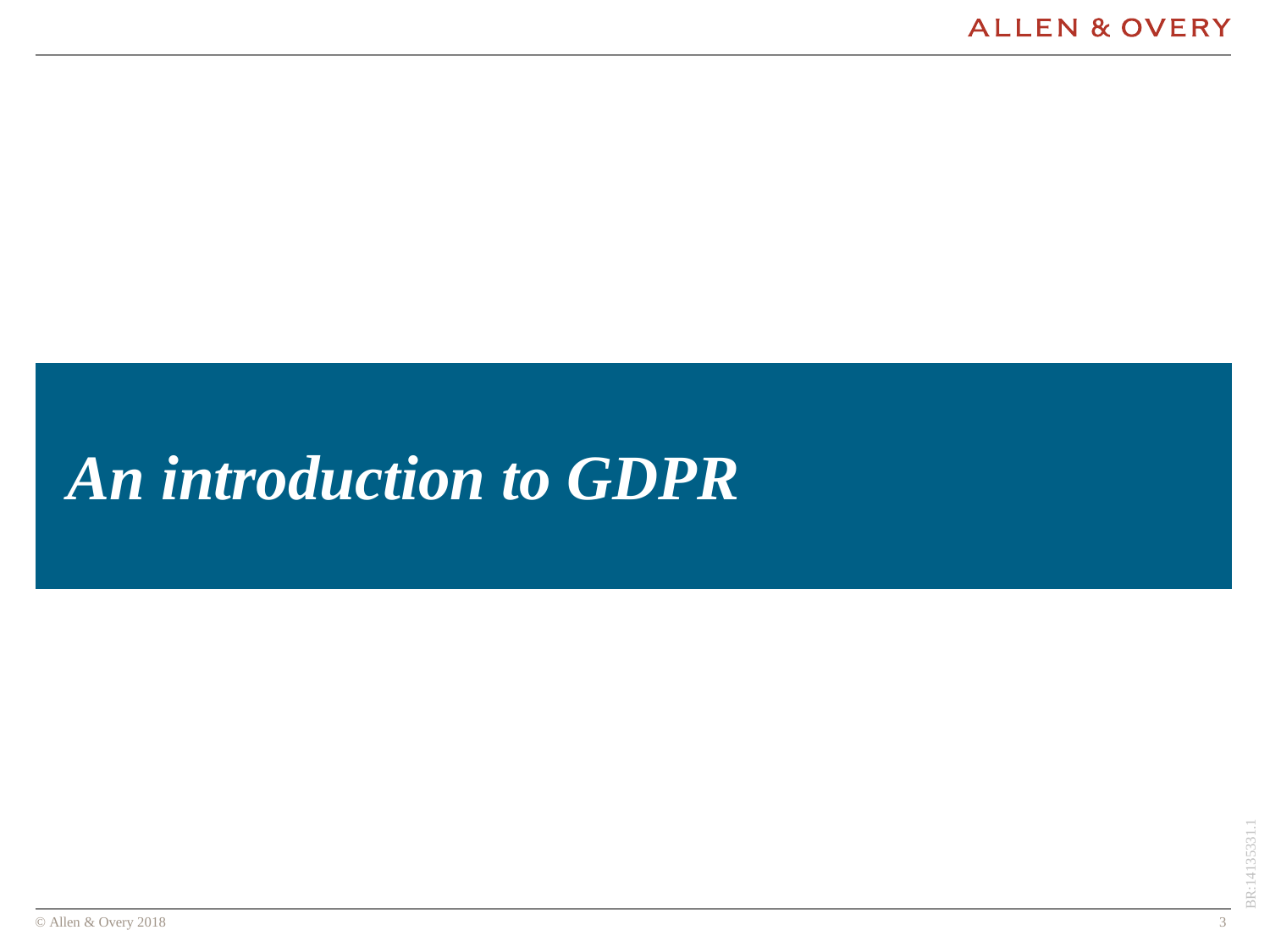### **What is 'GDPR'?**

= legislation determining in which situations and under which conditions **personal data** can be **Processed** 



**So… (only) 85 days left**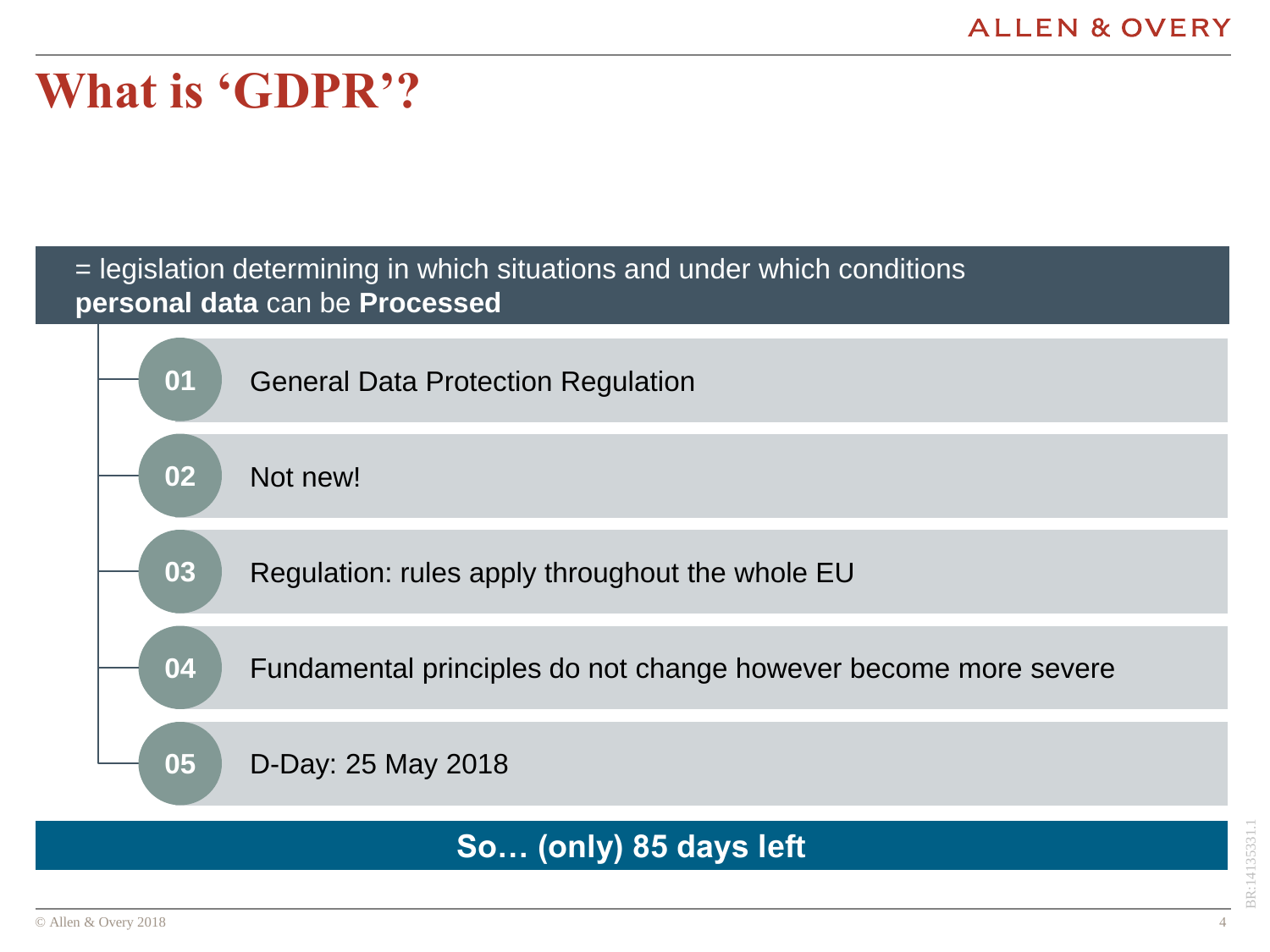#### **ALLEN & OVERY**

### **The GDPR will apply from 25 May 2018**

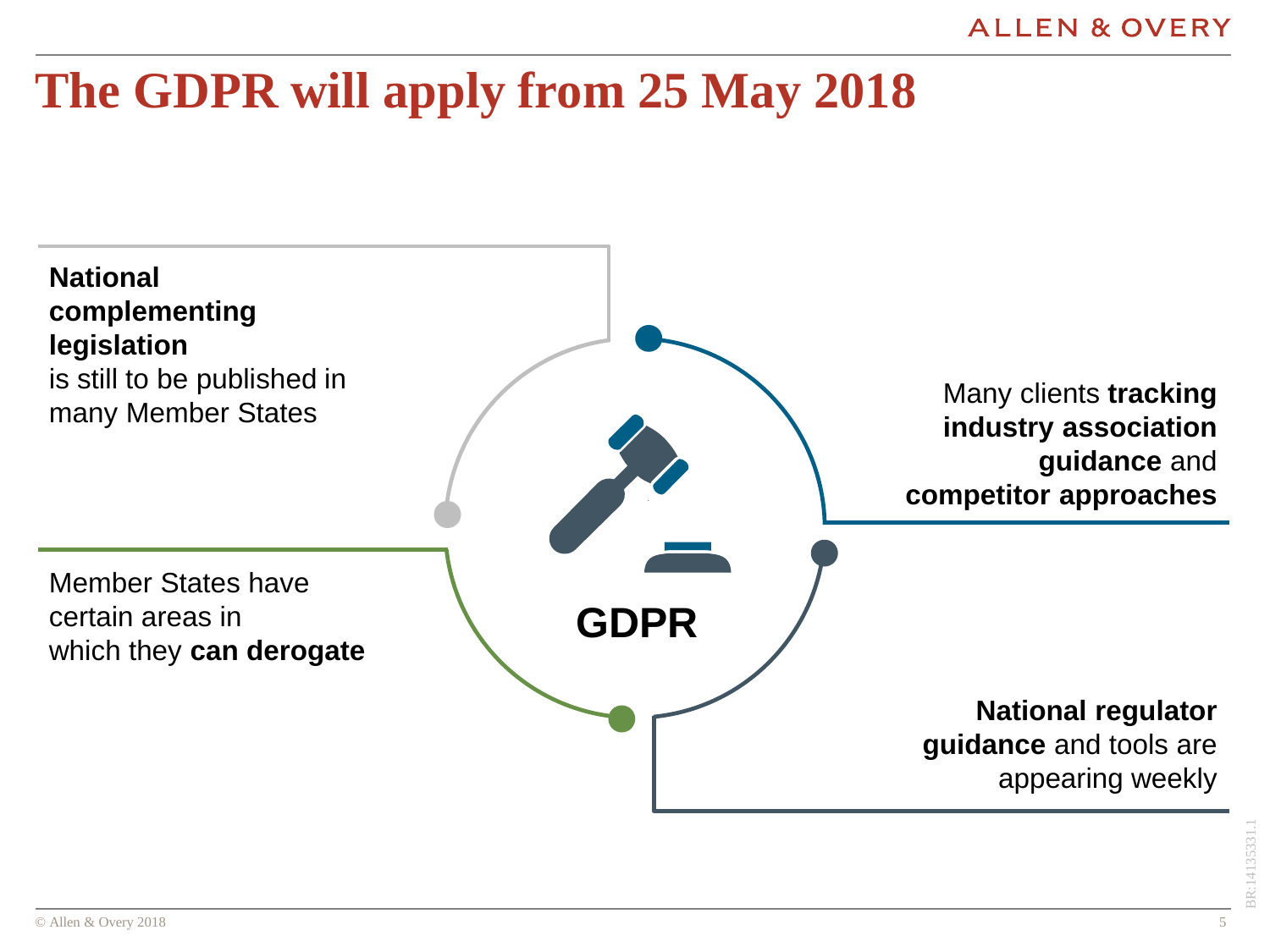#### **GDPR: essential terminology**

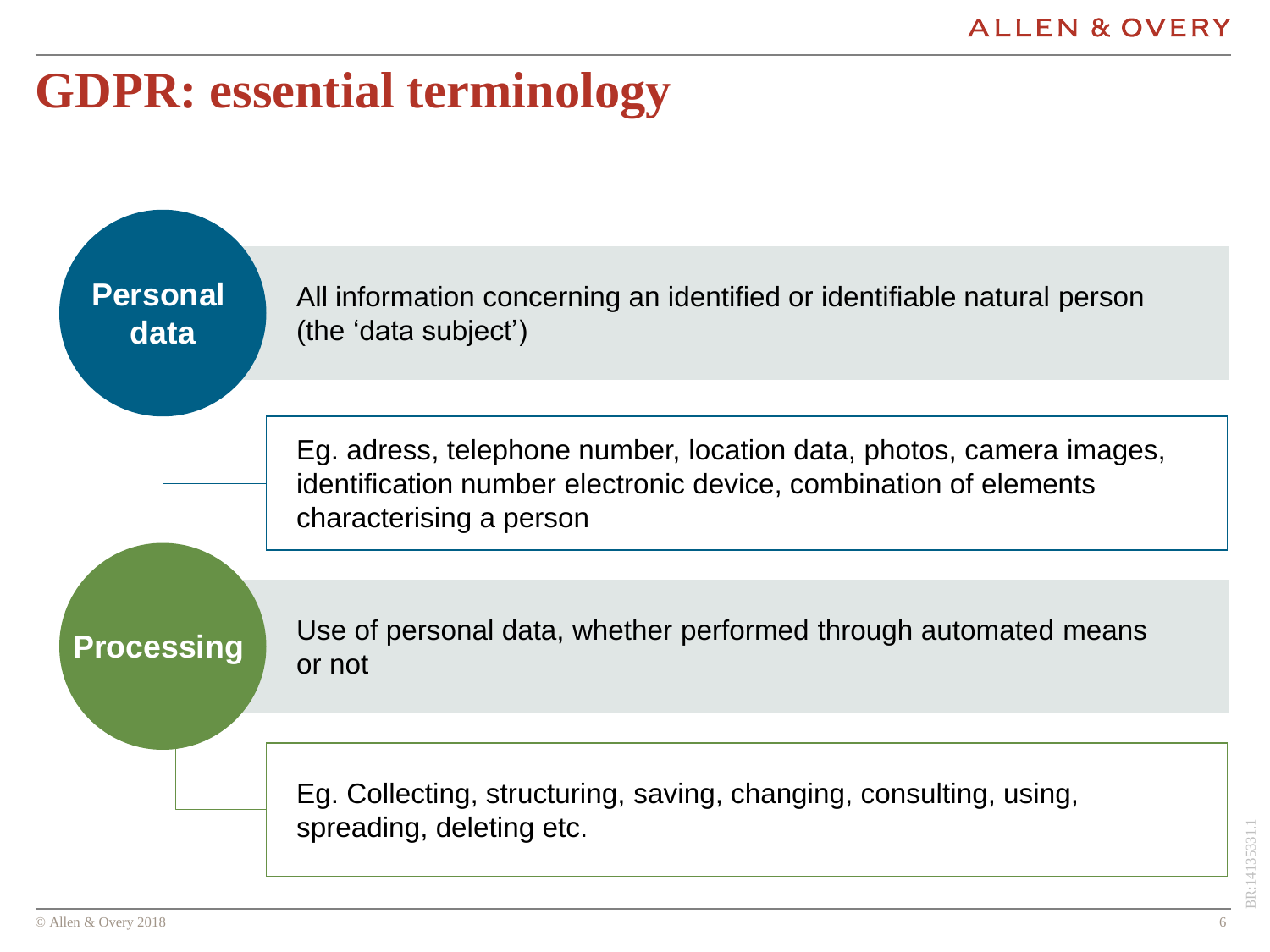### **GDPR: essential terminology (cont'd)**

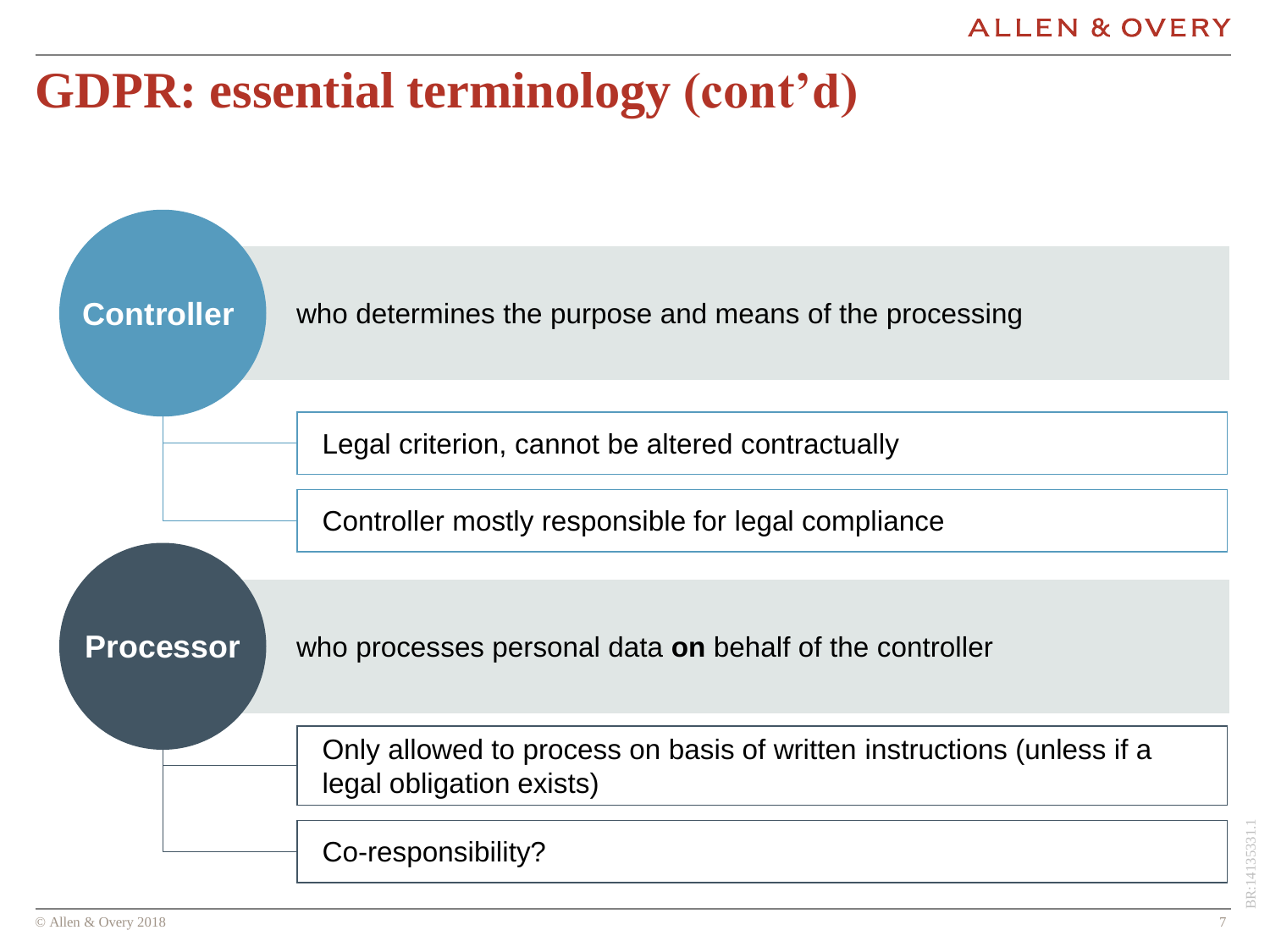### **GDPR: essential terminology (cont'd)**

**Sensitive personal data**

personal data revealing racial or ethnic origin, political opinions, religious or philosophical beliefs, or trade union membership, and the processing of genetic data, biometric data for the purpose of uniquely identifying a natural peron, data concerning health or data concerning a natural person's seks life or sexual orientation

In principle prohibited

Some limited exceptions to the prohibition exist

Eg. Explicit consent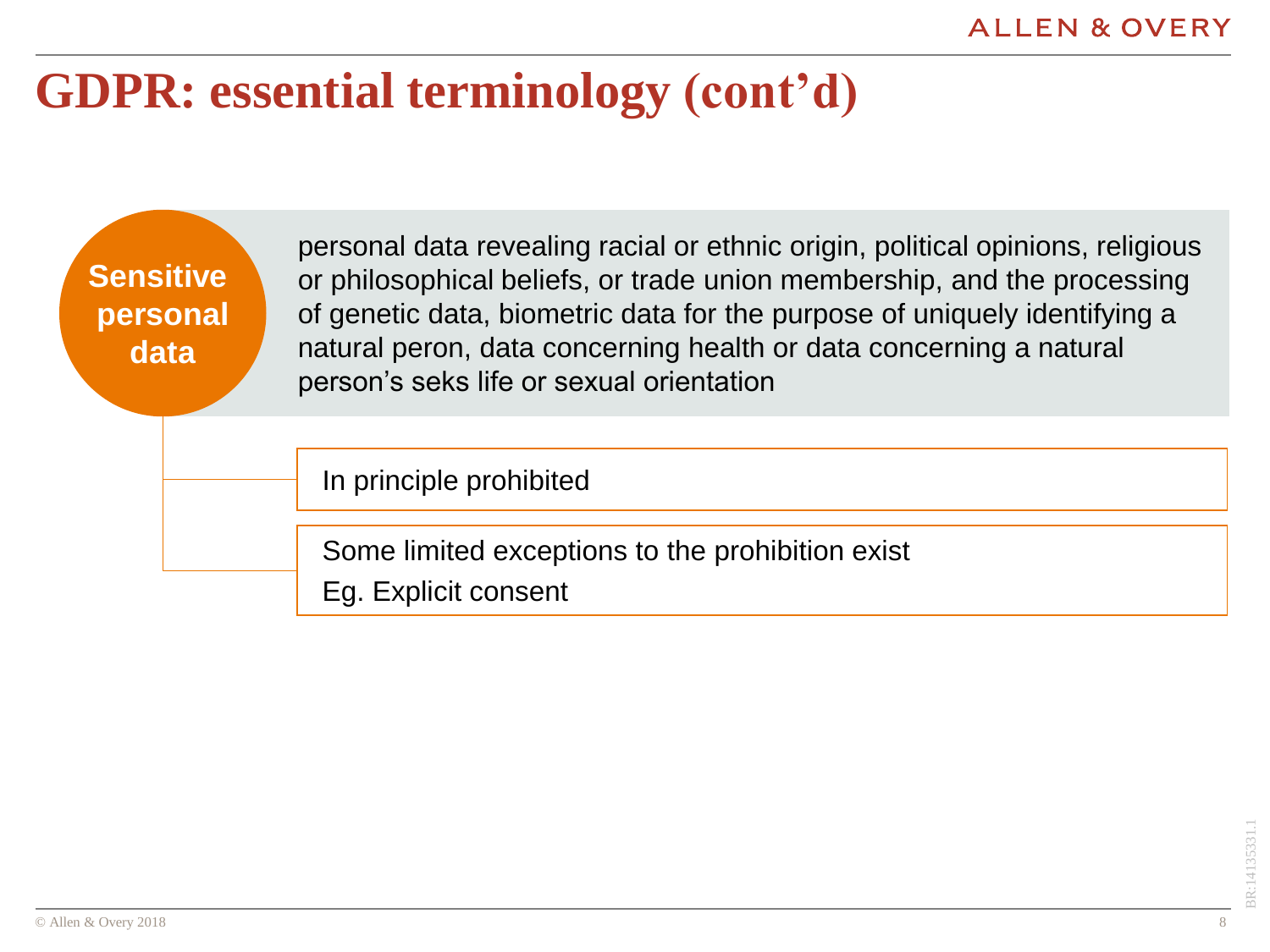### **Expanded territorial reach**

**The GDPR catches data controllers and processors established** *outside* **the EU where their processing activities relate to:**

- The activities of a **EU entity**
- Offering **products and services** (even if for free) to EU citizens
- **Monitoring** the behaviour of EU citizens

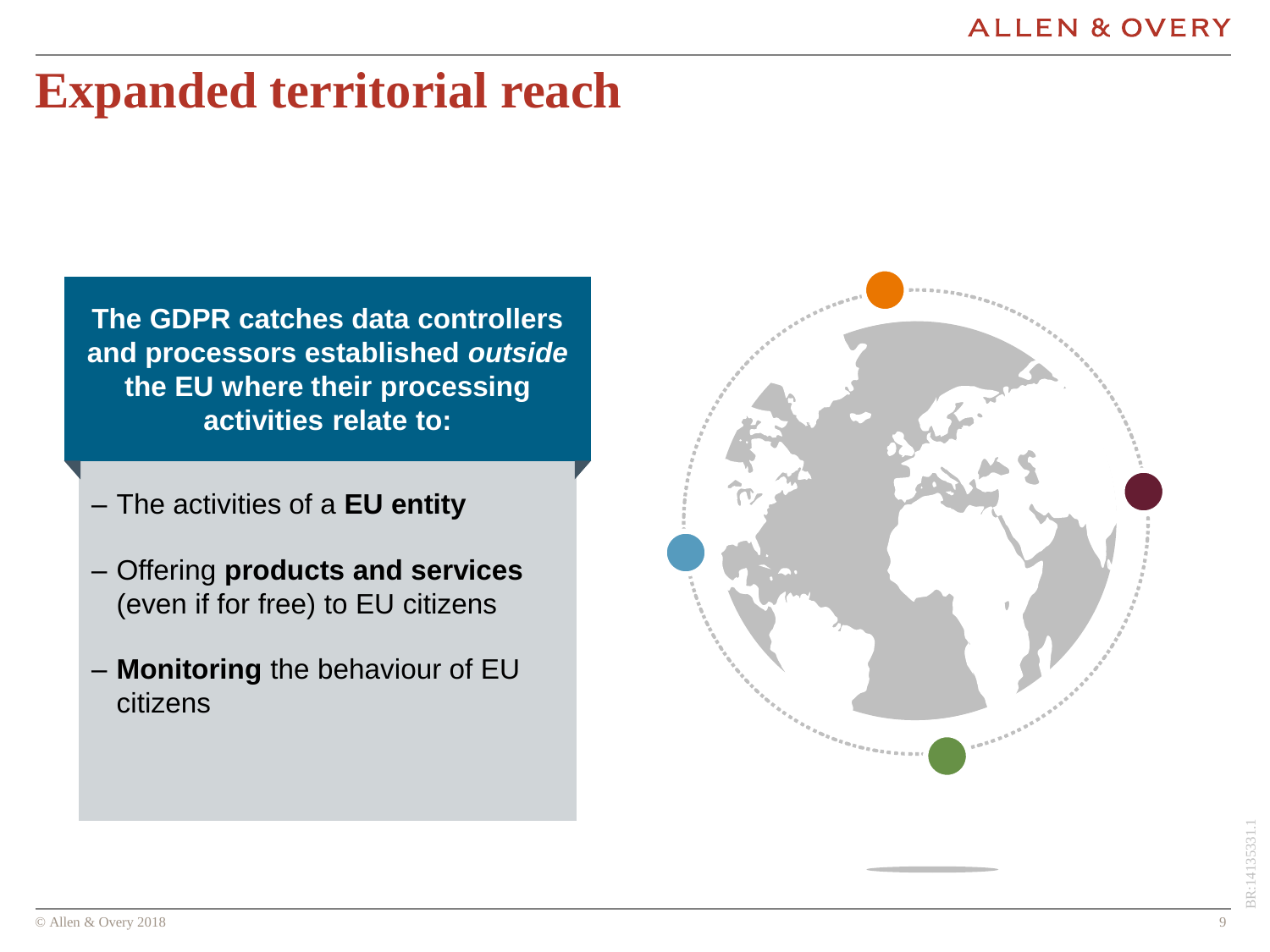# *GDPR: Core principles*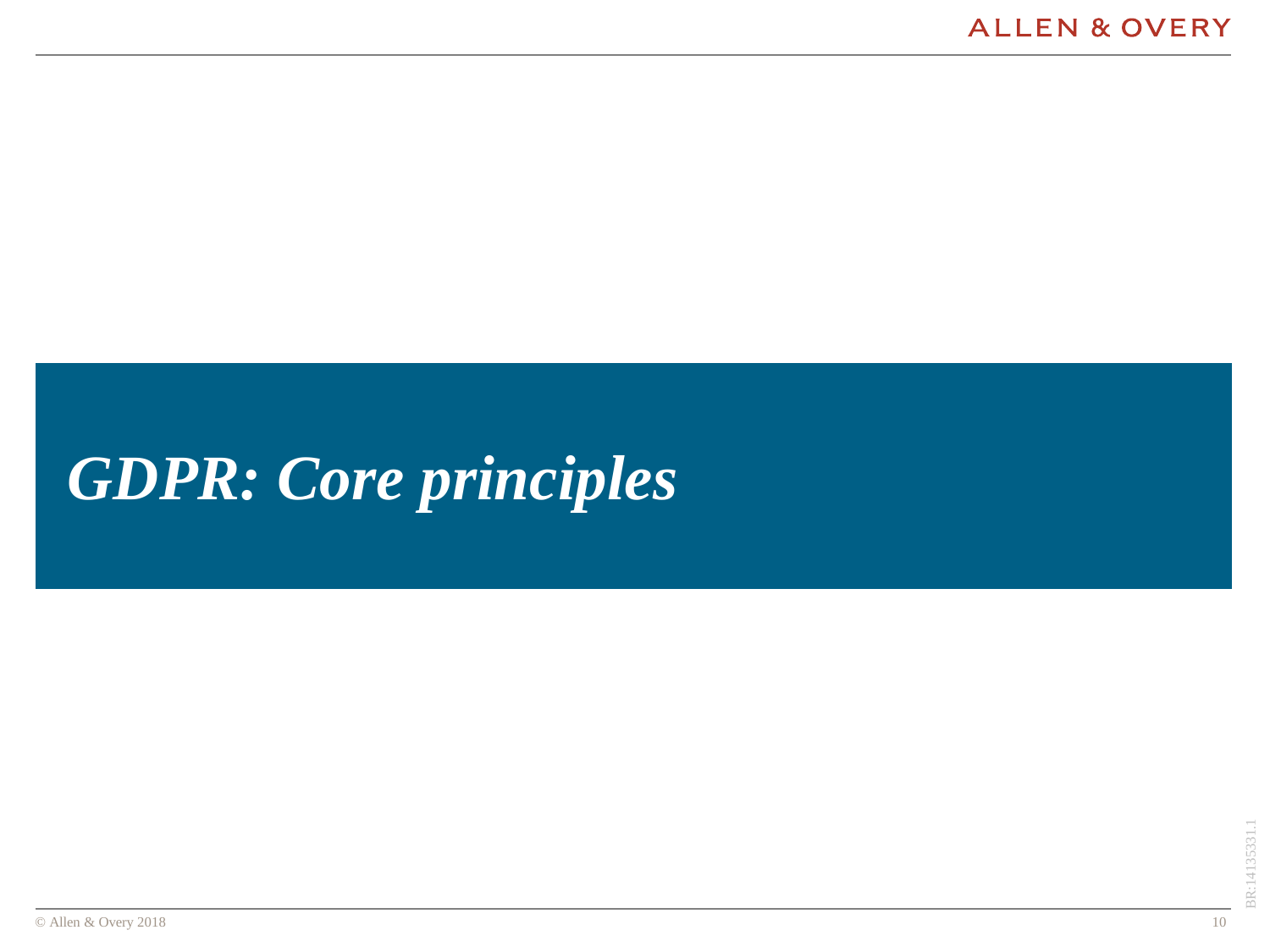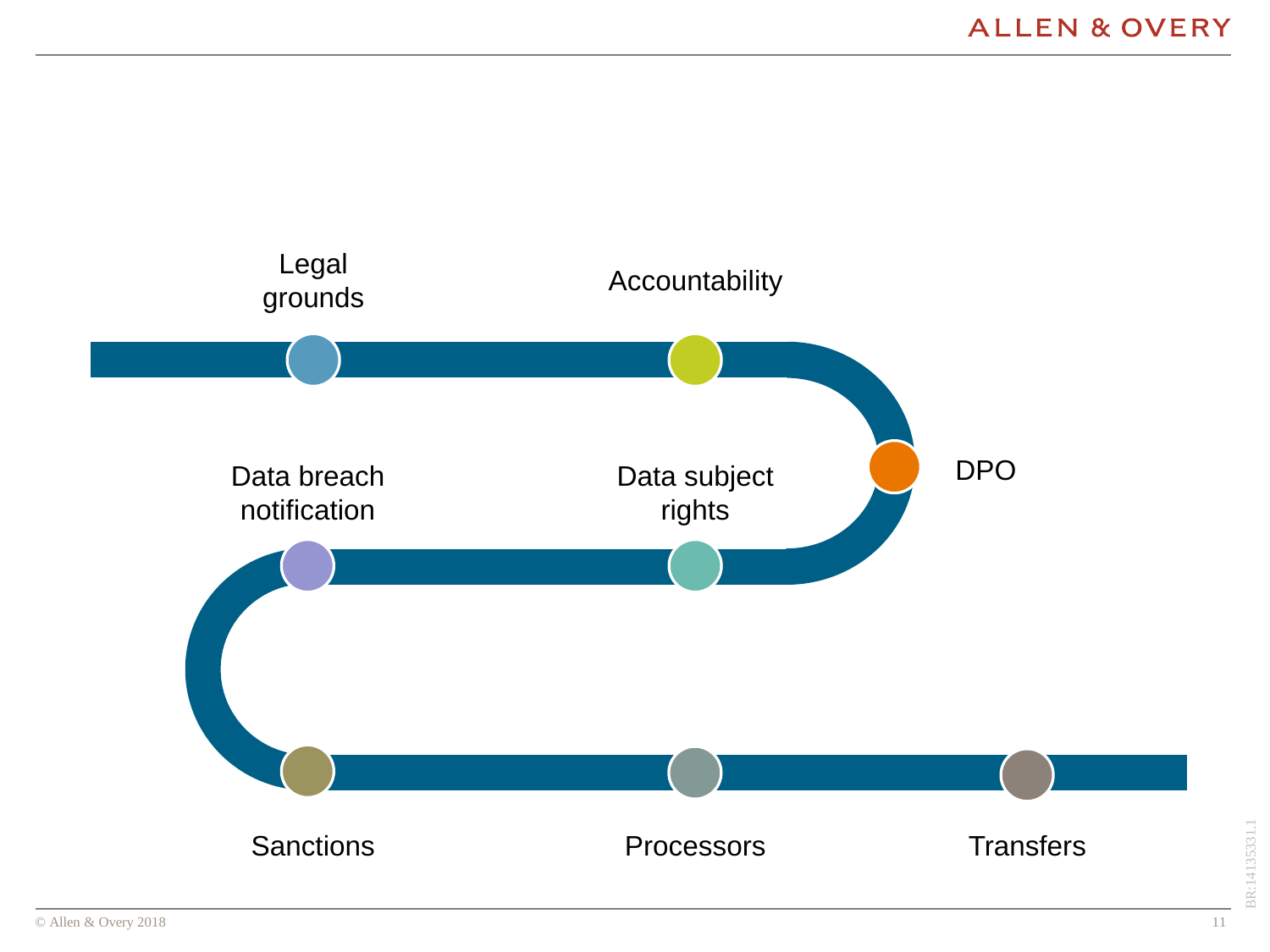### **Legal grounds**

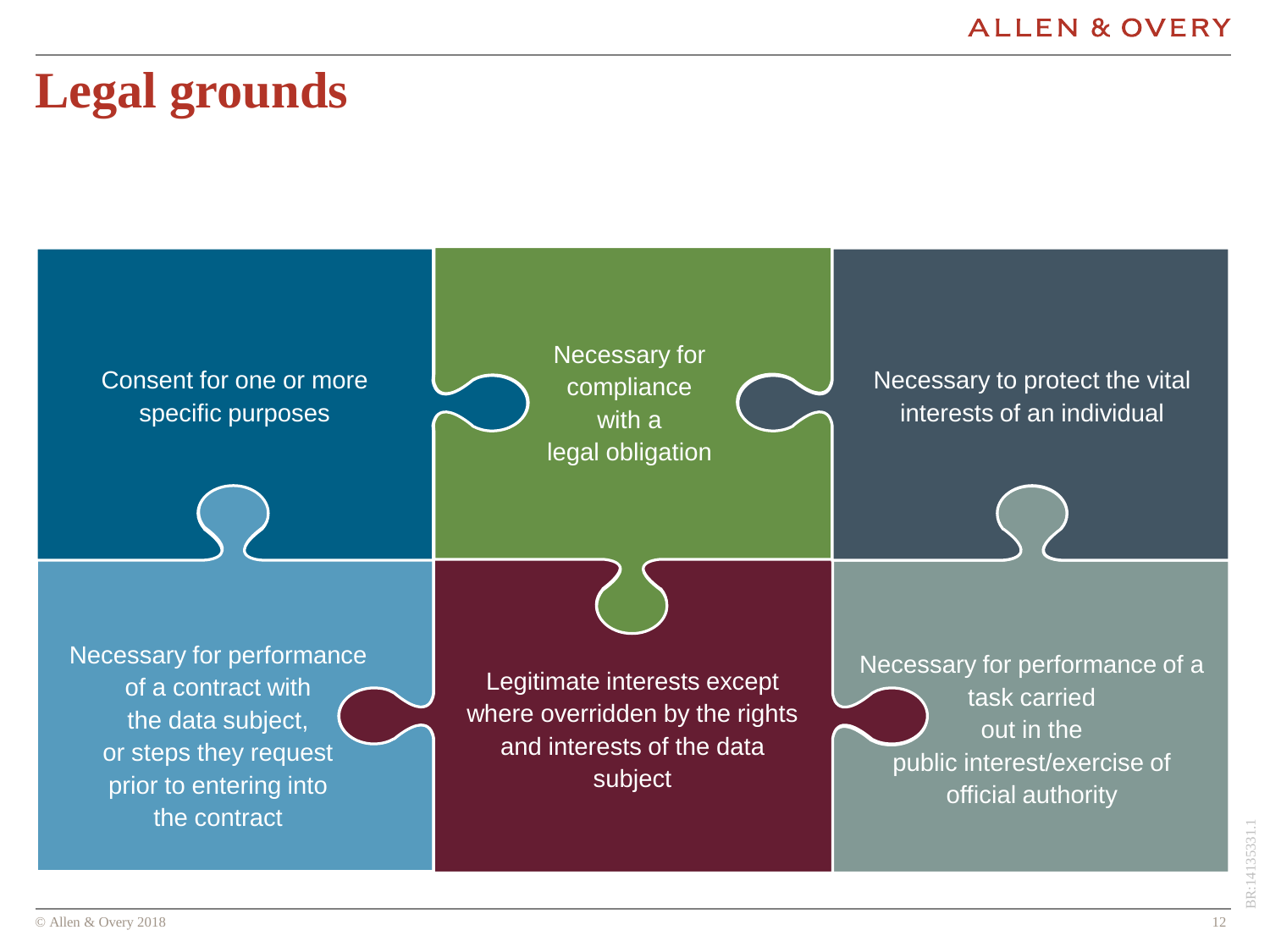#### **ALLEN & OVERY**

## **Legal grounds – Consent is increasingly difficult**

#### **Consent**

- Data controllers are required to **demonstrate** that consent was **freely given, specific, informed and unambiguous**
- When assessing whether consent is freely given, "utmost account" shall be taken of whether provision of a service/performance of a contract is made conditional on consent
- Must be **clearly distinguished** from other matters, **intelligible, accessible and in clear and plain language**
- Must be as easy to give as to **withdraw consent**
- **Parental consent** is required where information society services are offered to children below the age of 16 (Member States can lower the age threshold to 13, which the UK plans to do).
- Must take reasonable steps to verify
- **No reliance** on silence or pre-ticked boxes

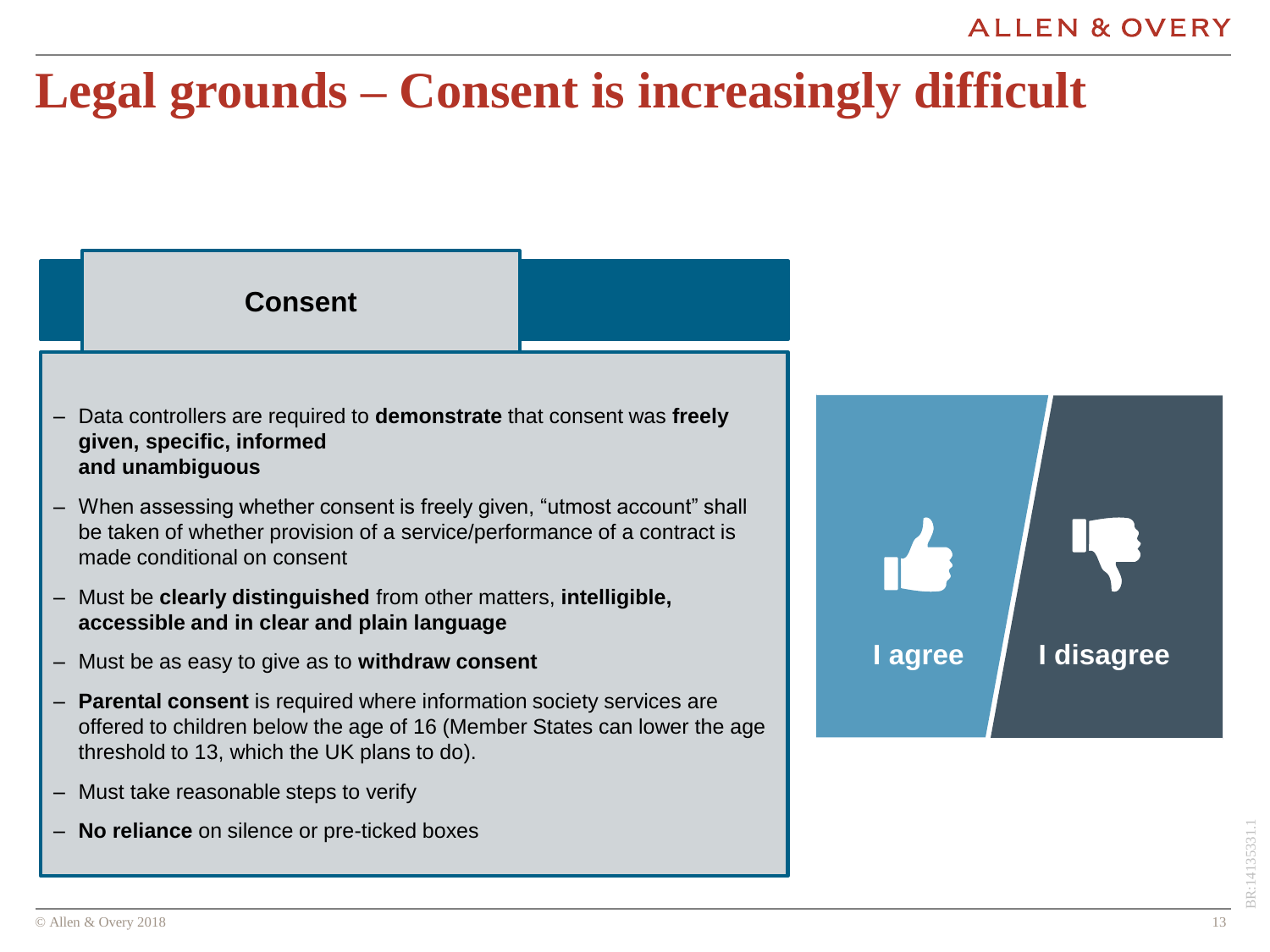#### **Legal grounds – summary**

**Legal basis – most relevant ones**

- Consent
- Performance of a contract
- Legitimate interests
- Legal obligation



Consent needs to be given through an **affirmative action**

Consent can at any time be **withdrawn**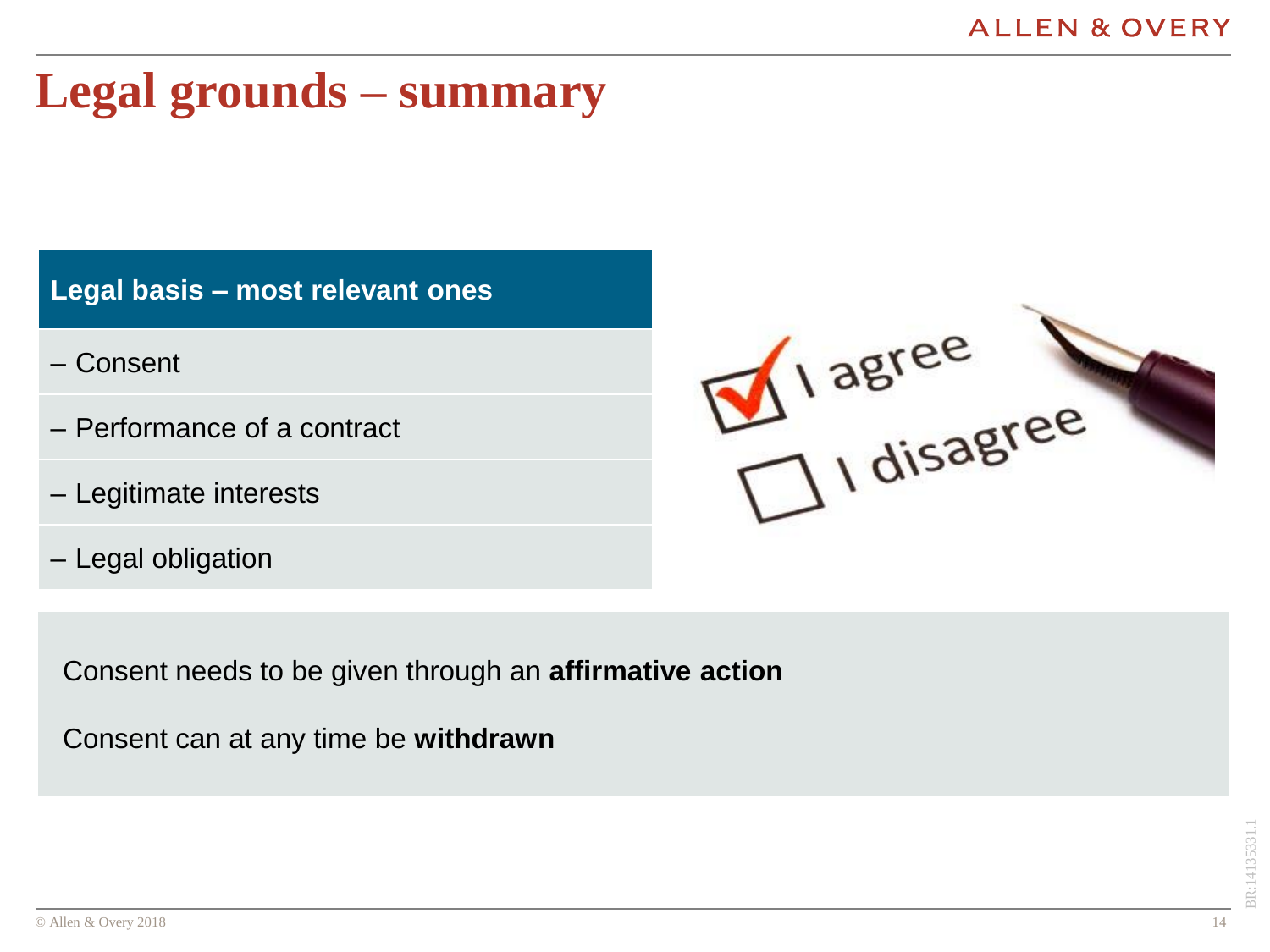#### **ALLEN & OVERY**

#### **You might also ask…**

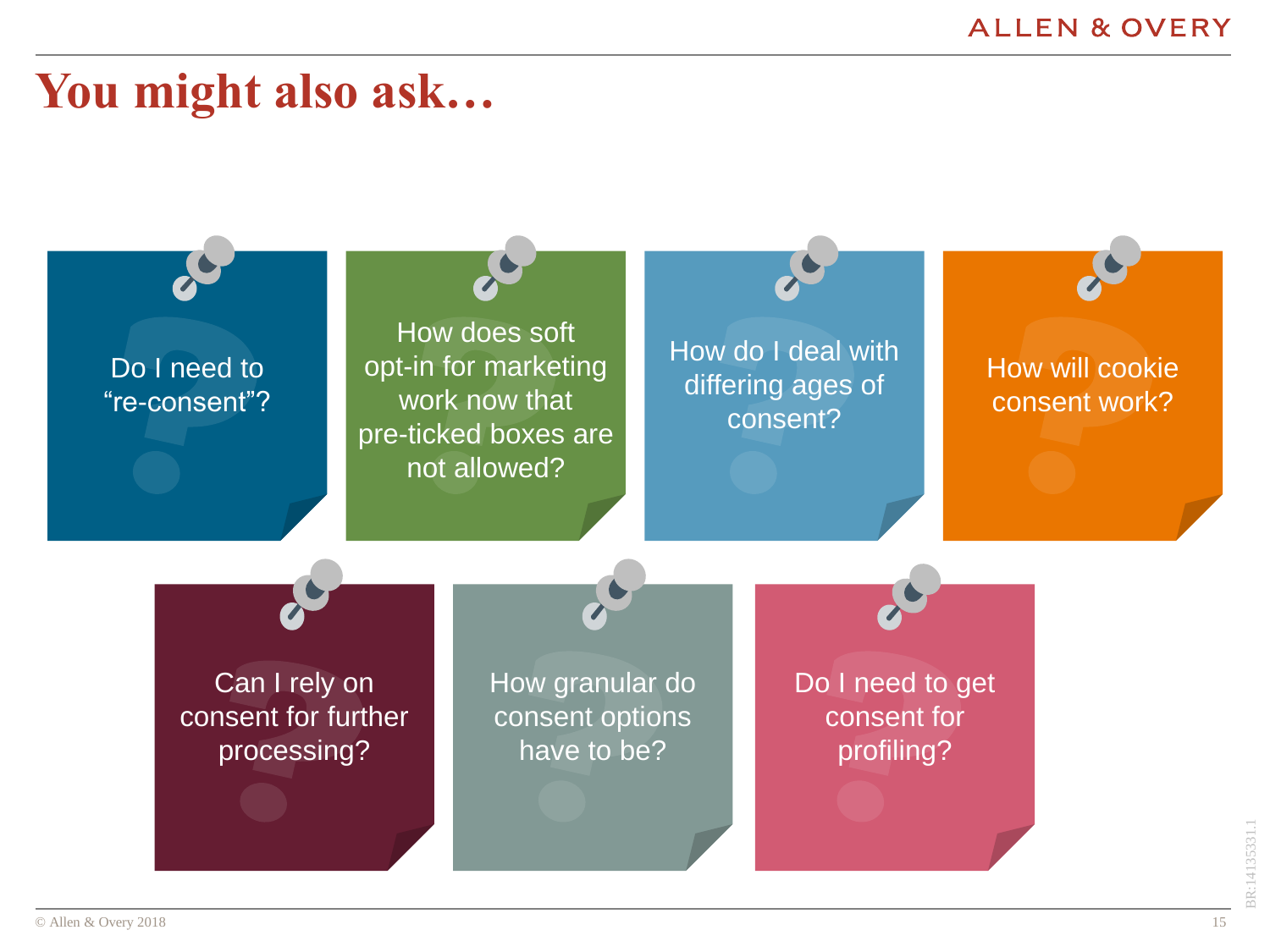## **Accountability**

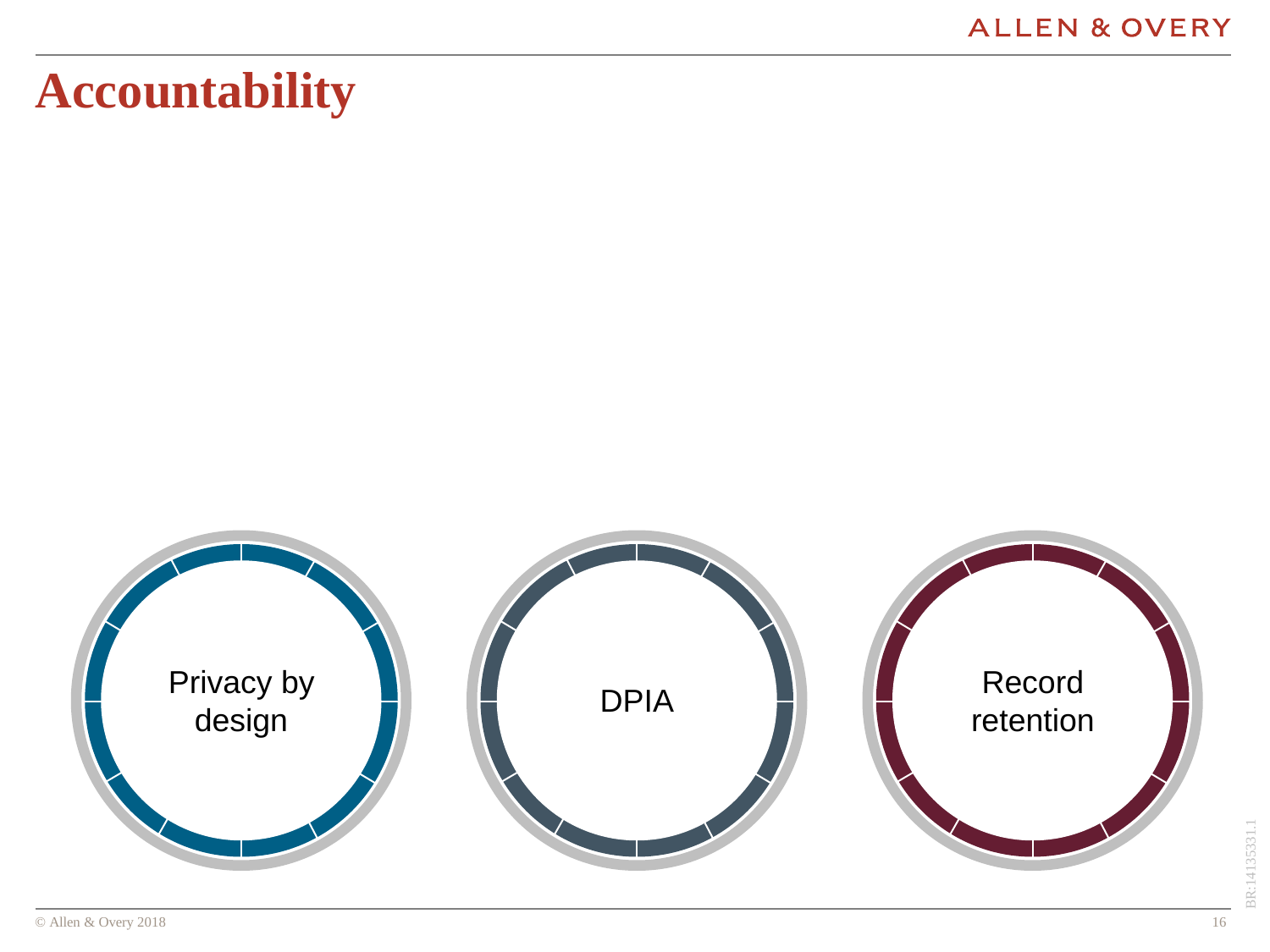# **Accountability – GDPR requires controllers to demonstrate compliance**

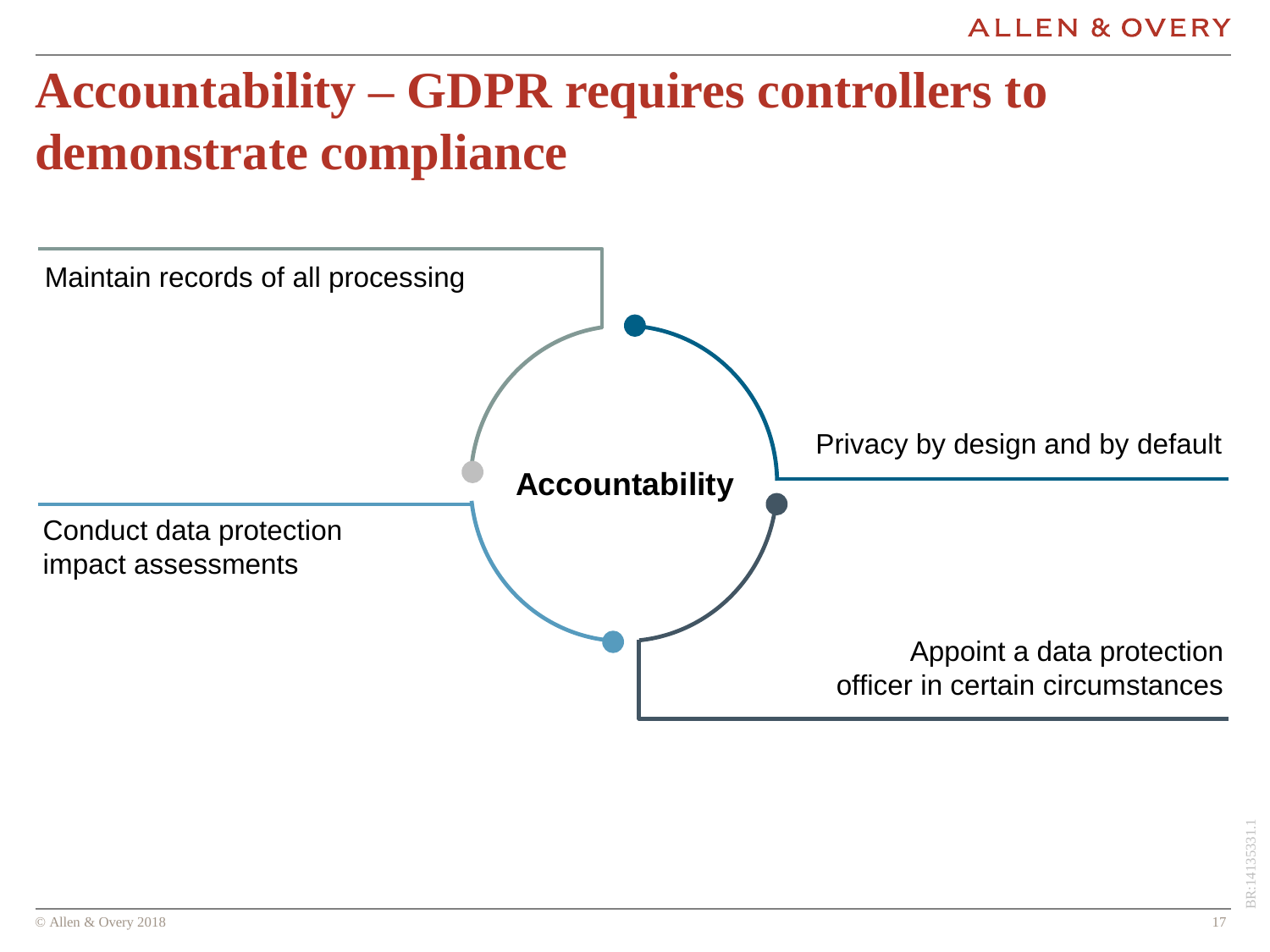## **Accountability – Privacy by design/default**

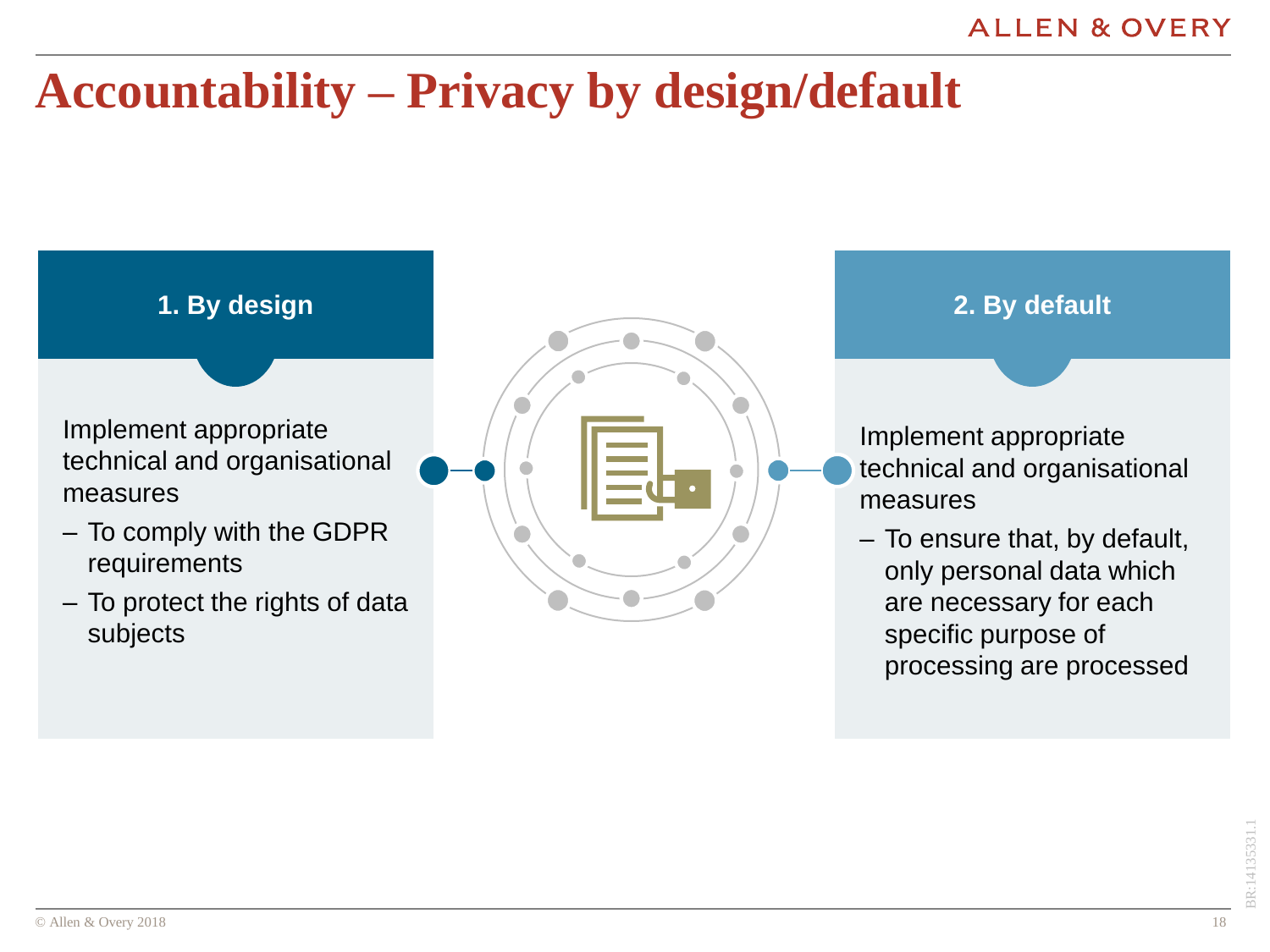### **Data Protection Officer (DPO)**

#### **Does your company need one?**

**YES if**

- You are a public authority or body
- Your core activities consist of processing which by its nature, scope or purposes requires regular and systematic monitoring of data subjects on a large scale
- Your core activities involve large scale processing of special categories of personal data and data relating to criminal convictions and offences

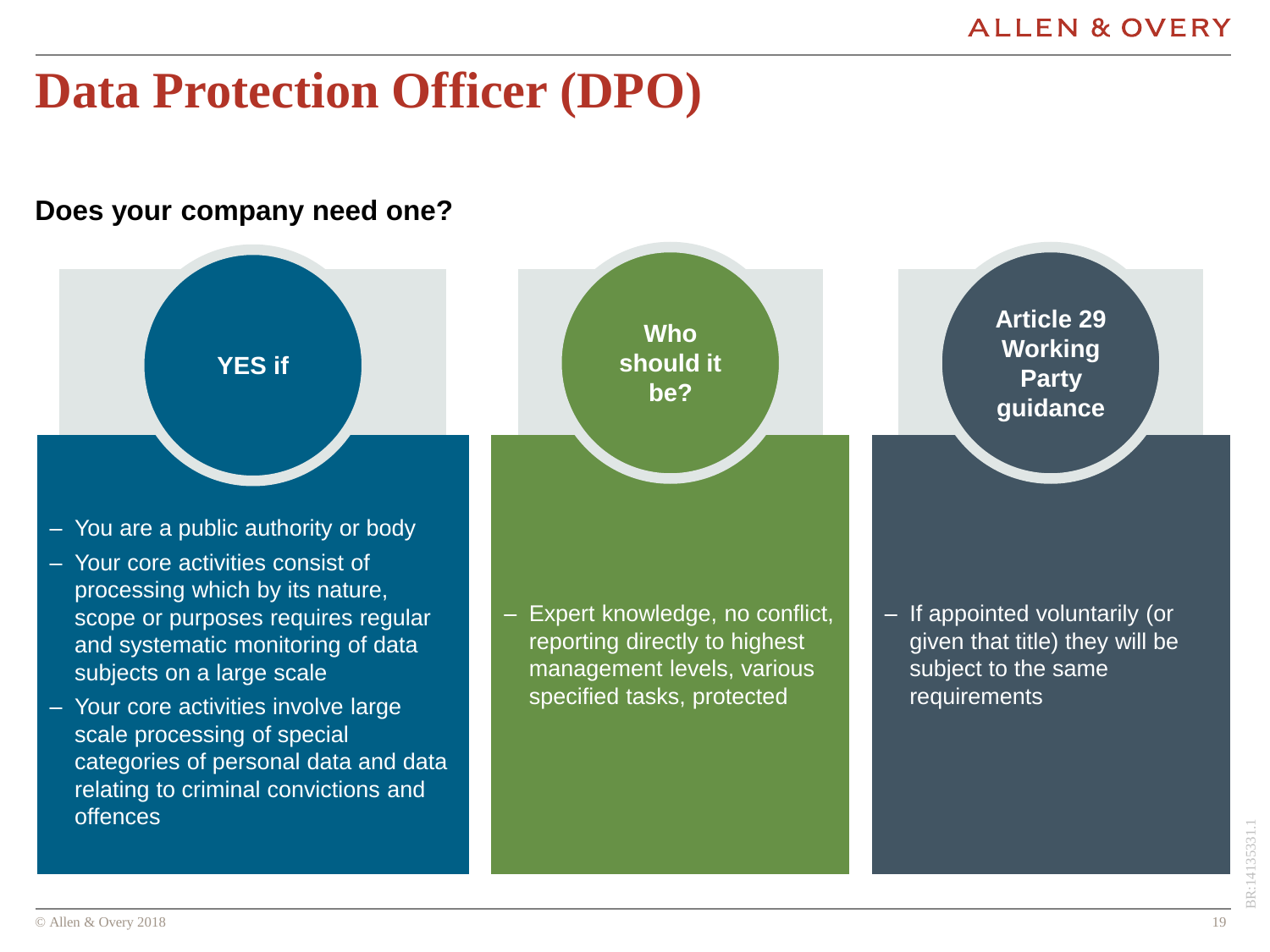#### **ALLEN & OVERY**

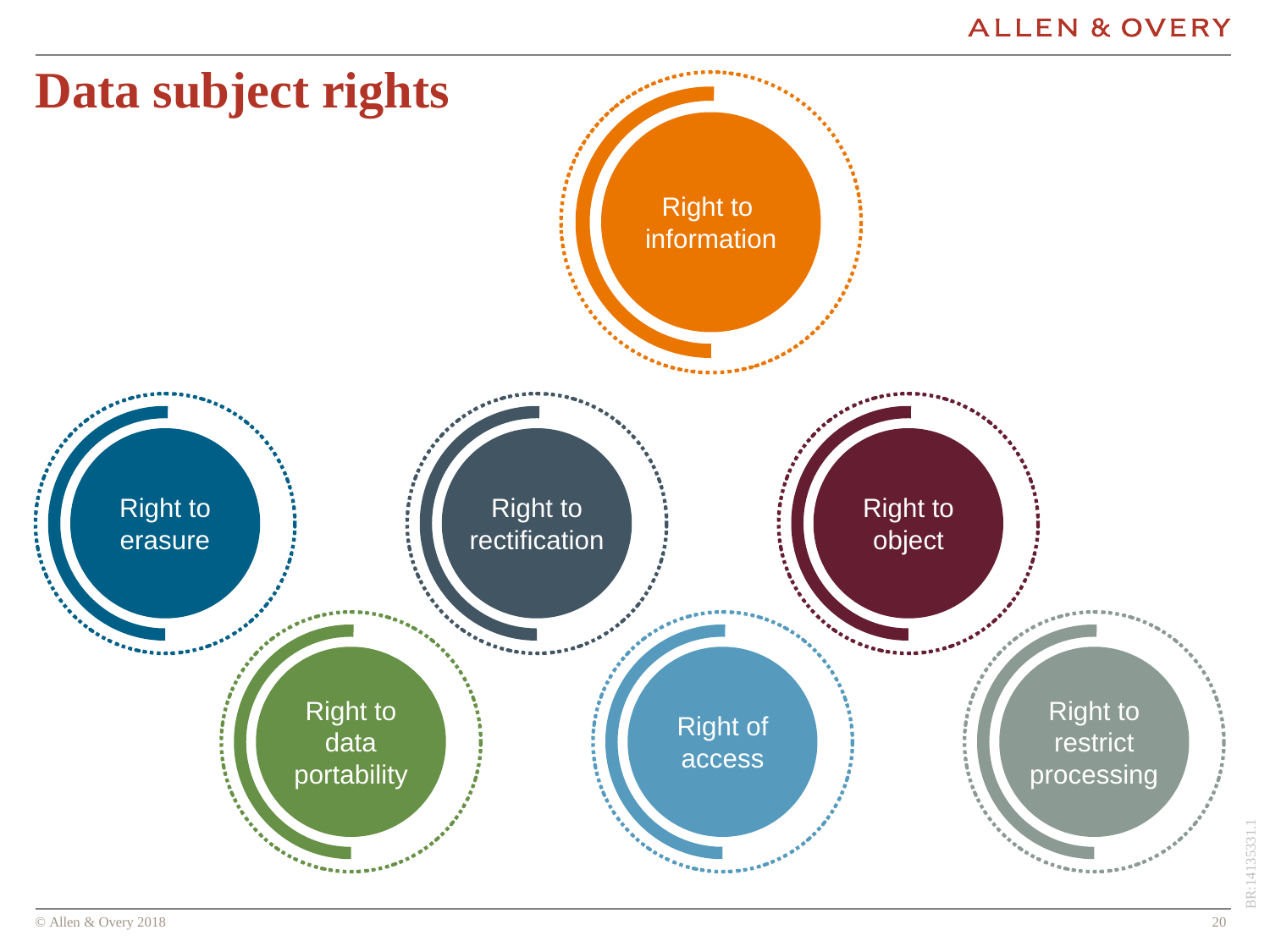# **Data subject rights – Right to be forgotten and data portability**



In certain circumstances, individuals can require the erasure of their personal data

**Exceptions apply**

In certain circumstances, individuals can request the portability of their personal data

**Exceptions apply**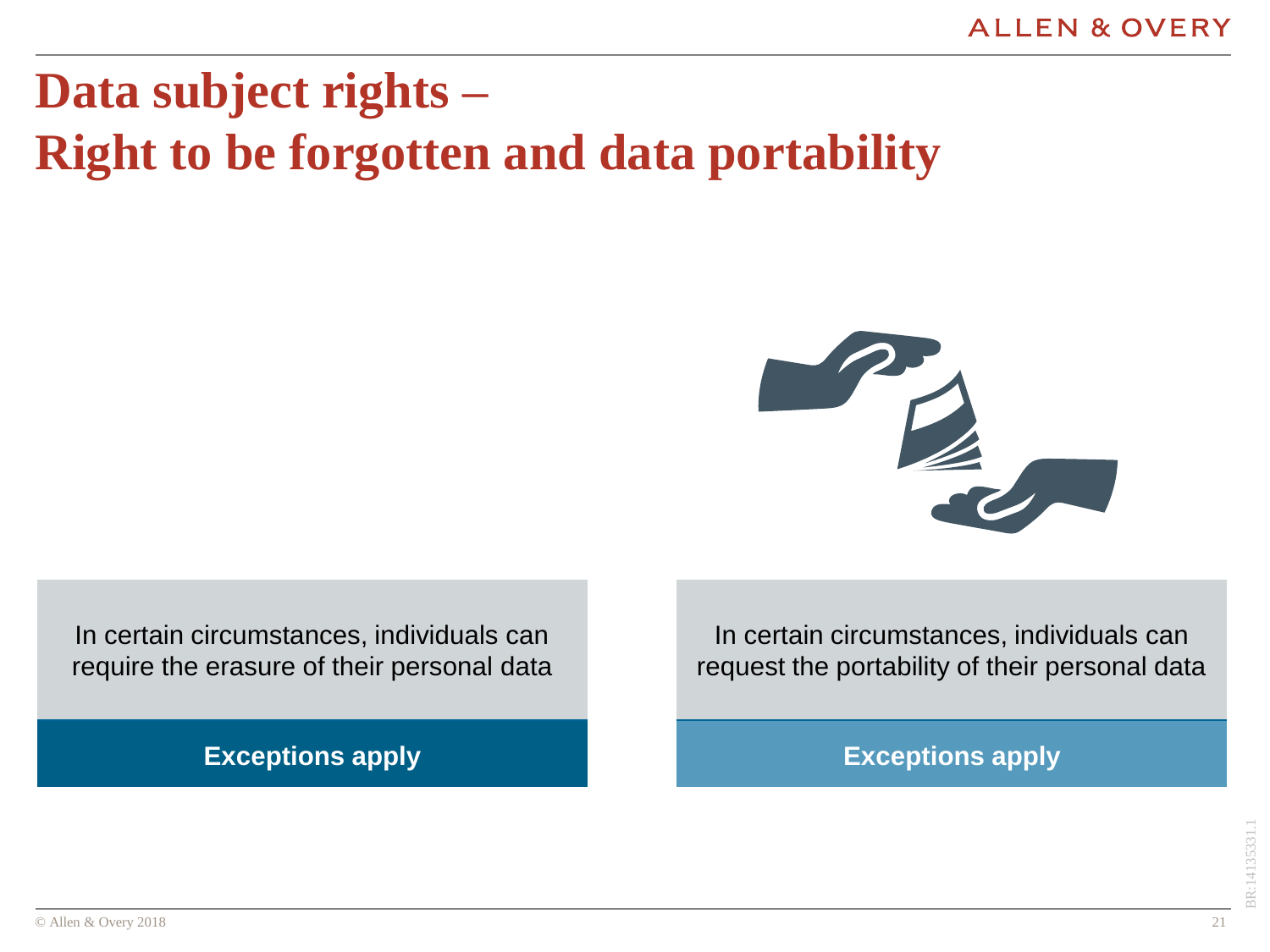#### **Data breach notification**

Data controllers must notify data breaches to the DPA without undue delay and where, feasible, within **72 hours** of awareness. A "*reasoned justification*" must be provided if this timeframe cannot be met.

An **exception** to the notification requirement is where the breach is unlikely to result in a risk for the rights and freedoms of individuals.

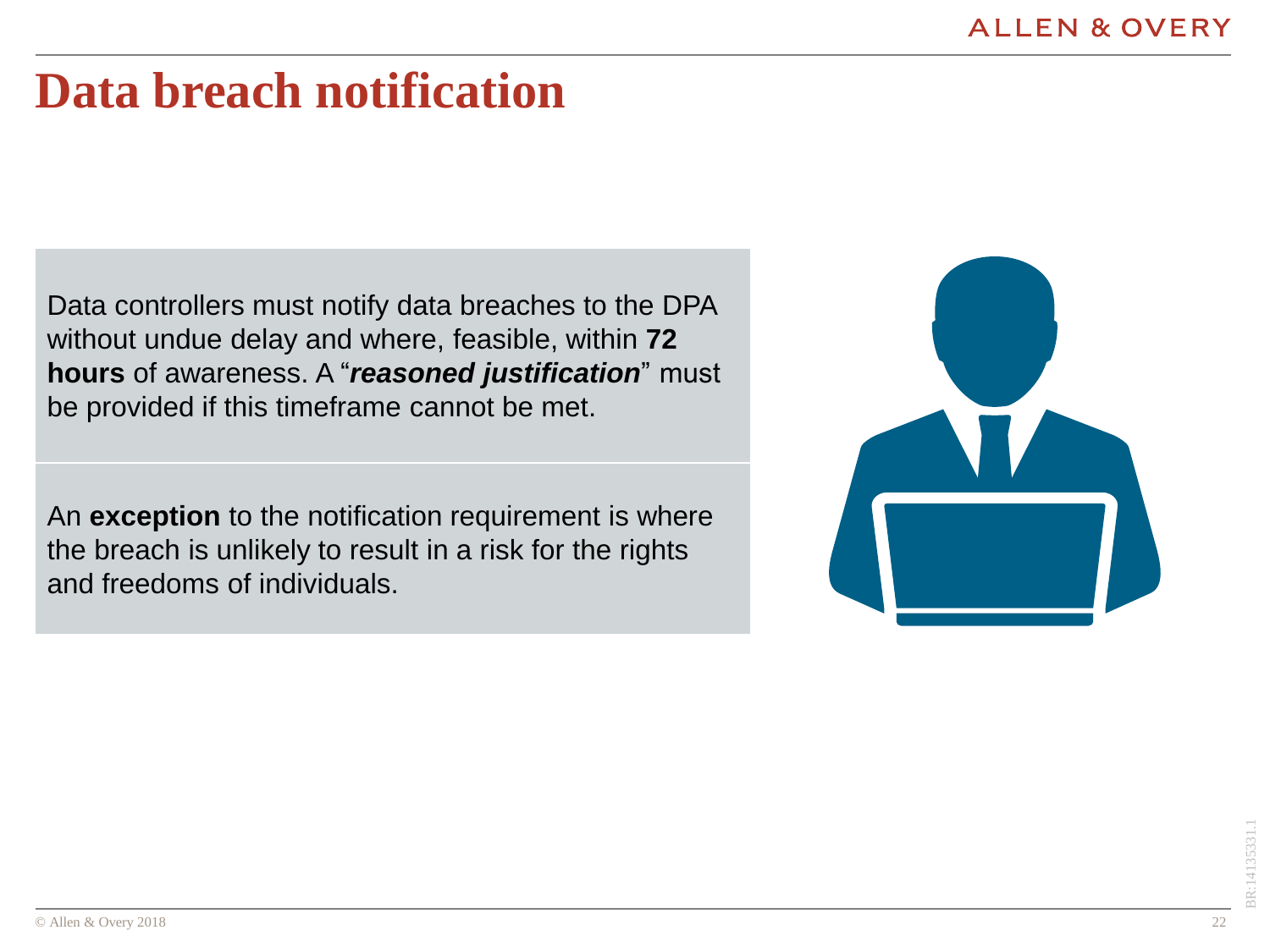#### **Sanctions**

When deciding whether to impose a fine, DPAs will take into account:

- The nature, gravity and duration of the infringement
- The purpose of the processing concerned
- The number of data subjects affected and the level of damage suffered by them

**Fines of up to 2 – 4 % of annual worldwide turnover**

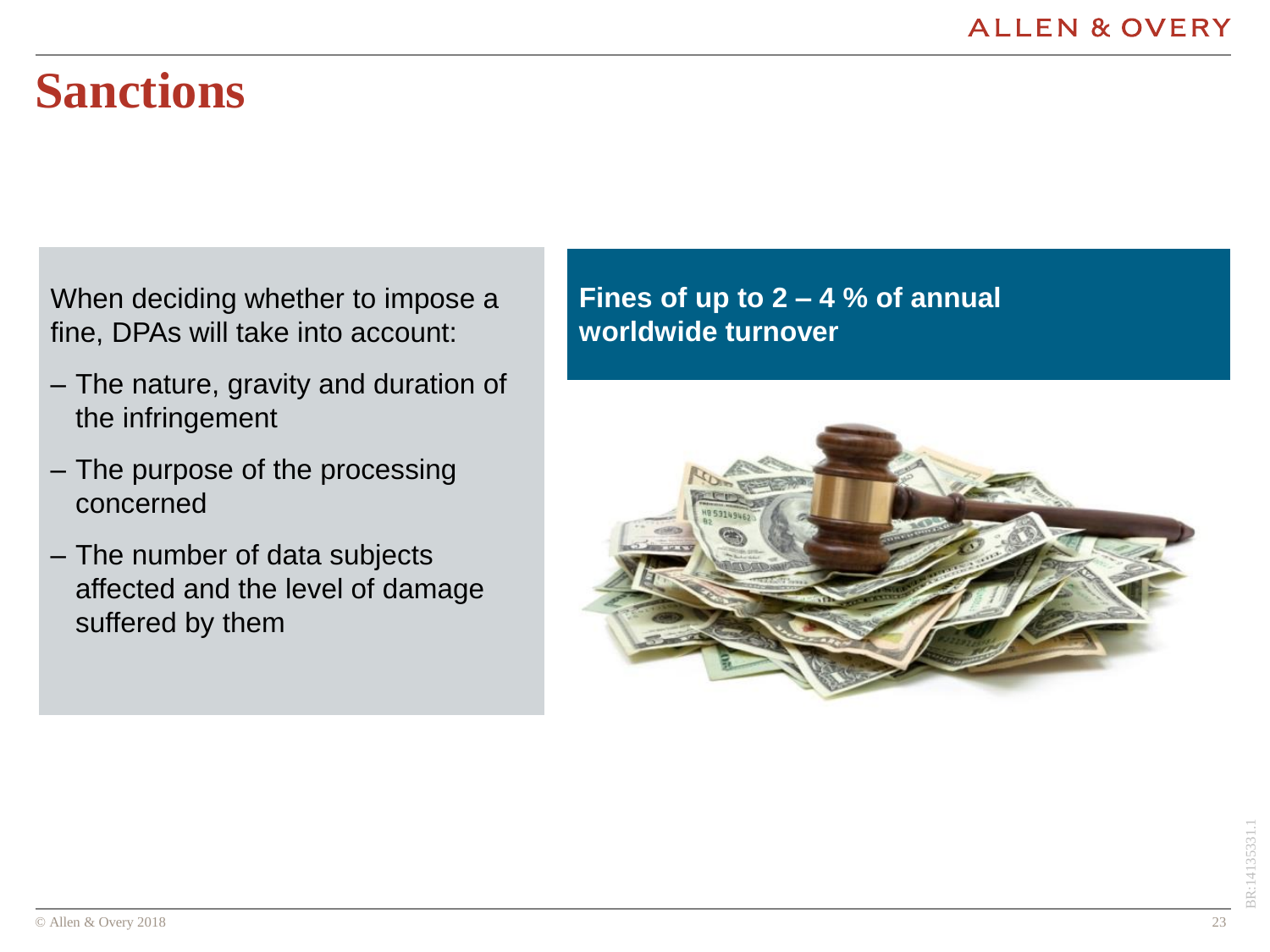#### **ALLEN & OVERY**

#### **Processors – some direct obligations, such as…**

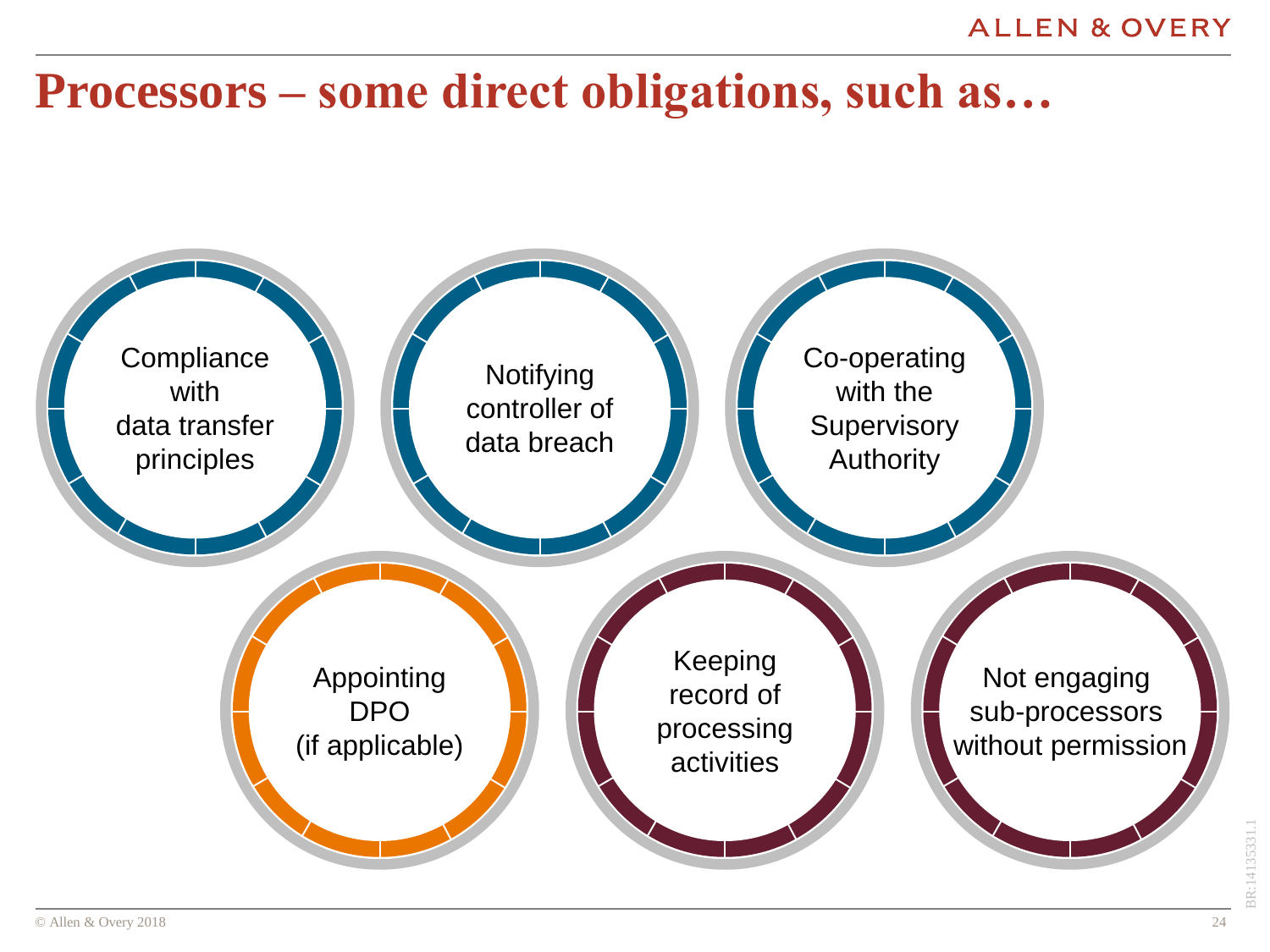#### **Processors**

#### **A controller must**

**Only use processors who provide sufficient guarantees to implement appropriate technical and organisational measures so that**

- Processing meets the requirements of the GDPR; and
- The protection of the rights of data subjects is ensured

**Give written authorisation (general or specific) for any sub-processing**



#### **Put in place a binding contract setting out:**

- Subject matter, duration, nature and purpose of the processing
- Obligation only to process the personal data in accordance with documented instructions from the controller
- Assistance to be provided to the controller (in various areas)
- Obligation to have appropriate technical and organisational measures in place to assist with data subjects rights
- Provision of certain information
- Those who will process must commit to appropriate confidentiality obligations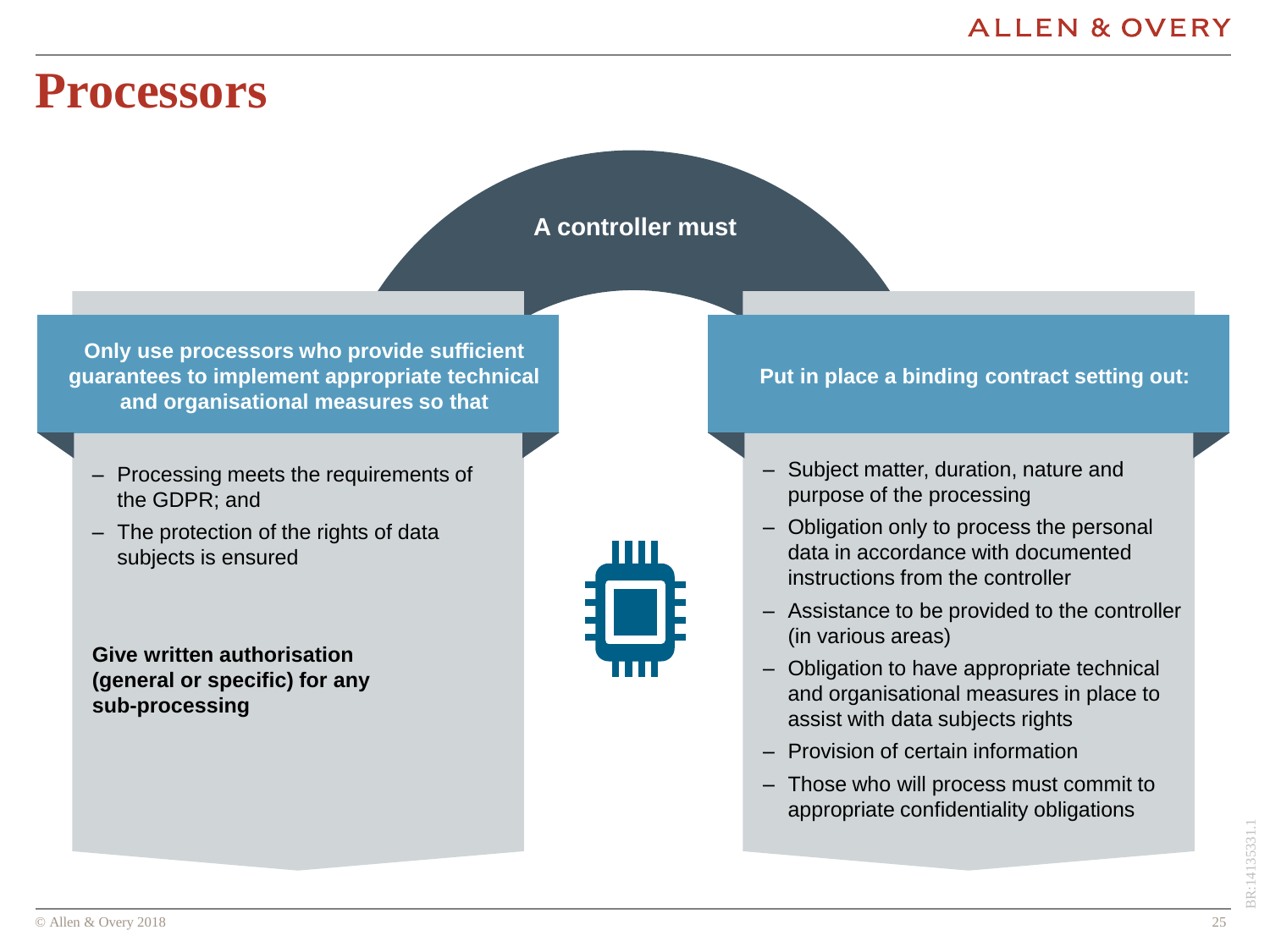#### **Transfers – data streams outside EEA**

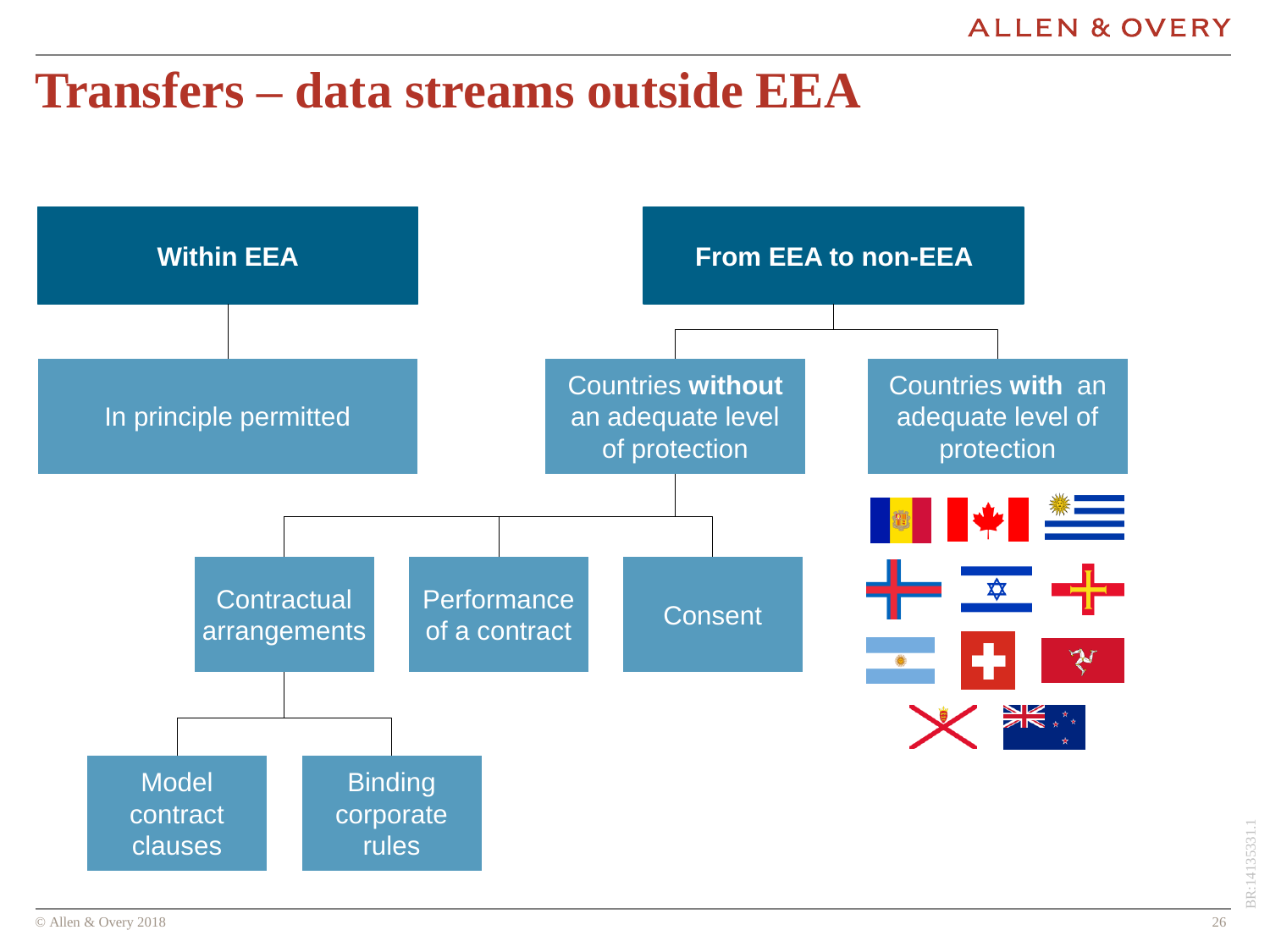### **A day in the life of a consumer**

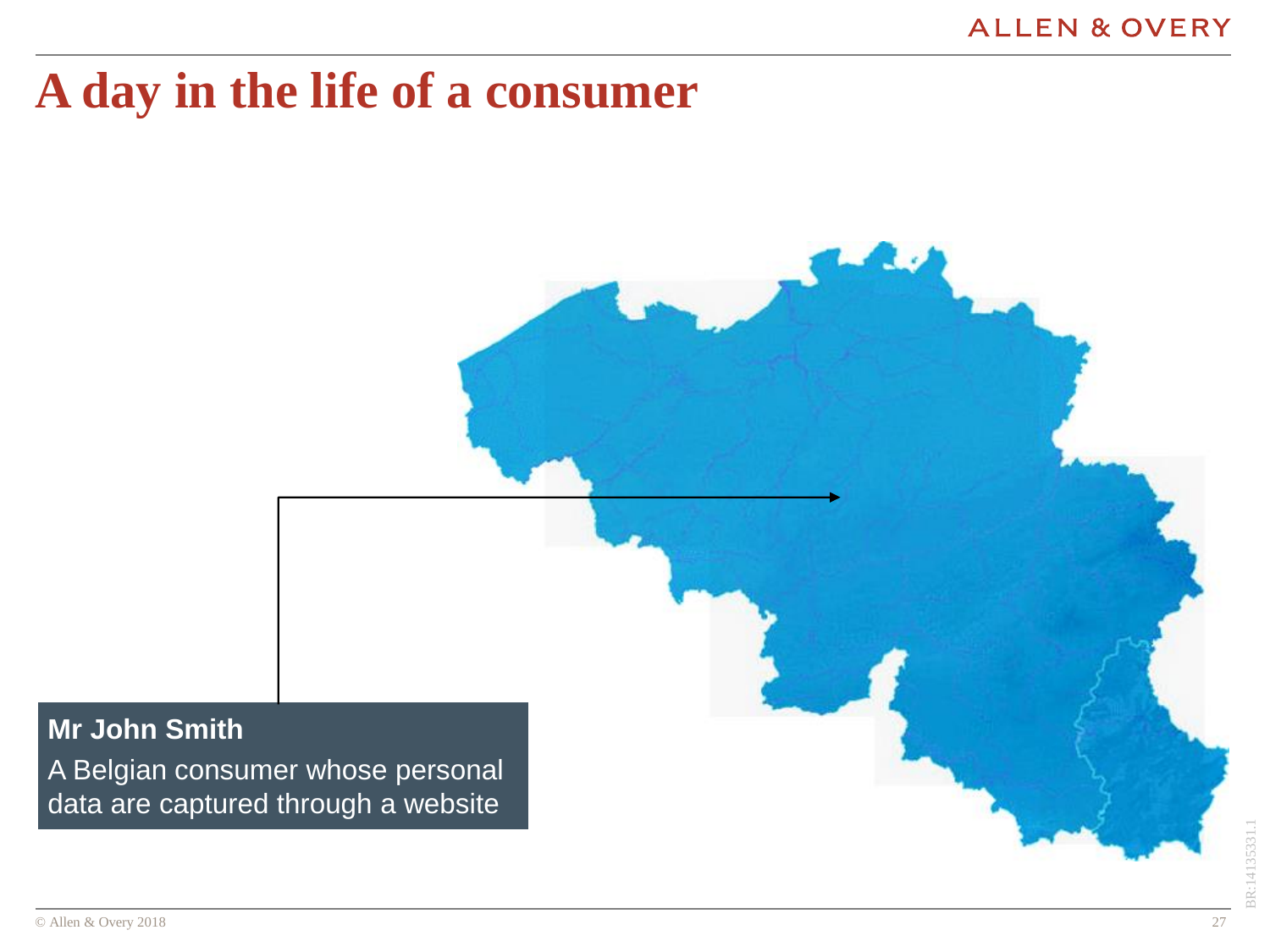### **A day in the life of an expat**

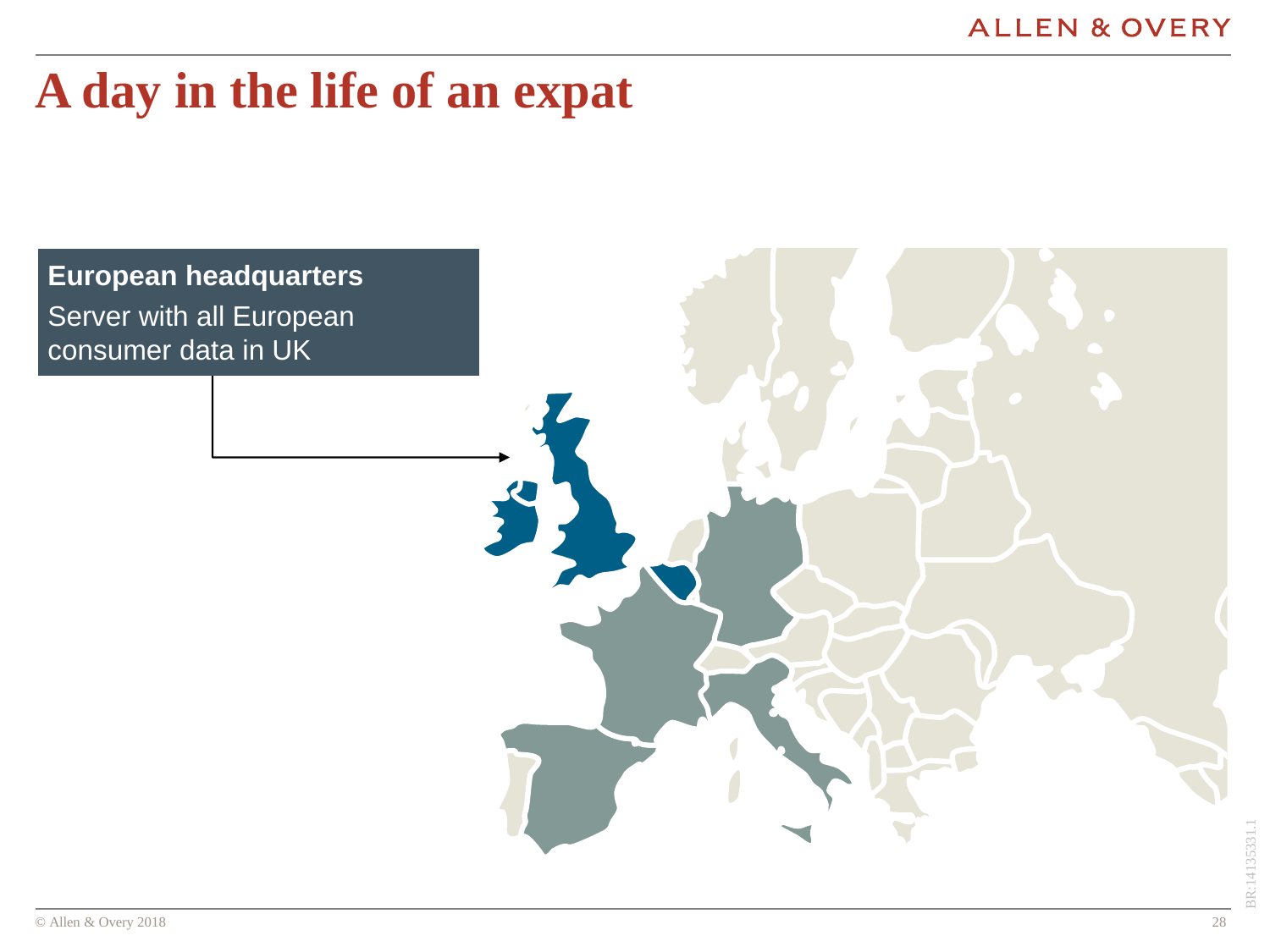#### **ALLEN & OVERY**

### **A day in the life of an expat (cont'd)**

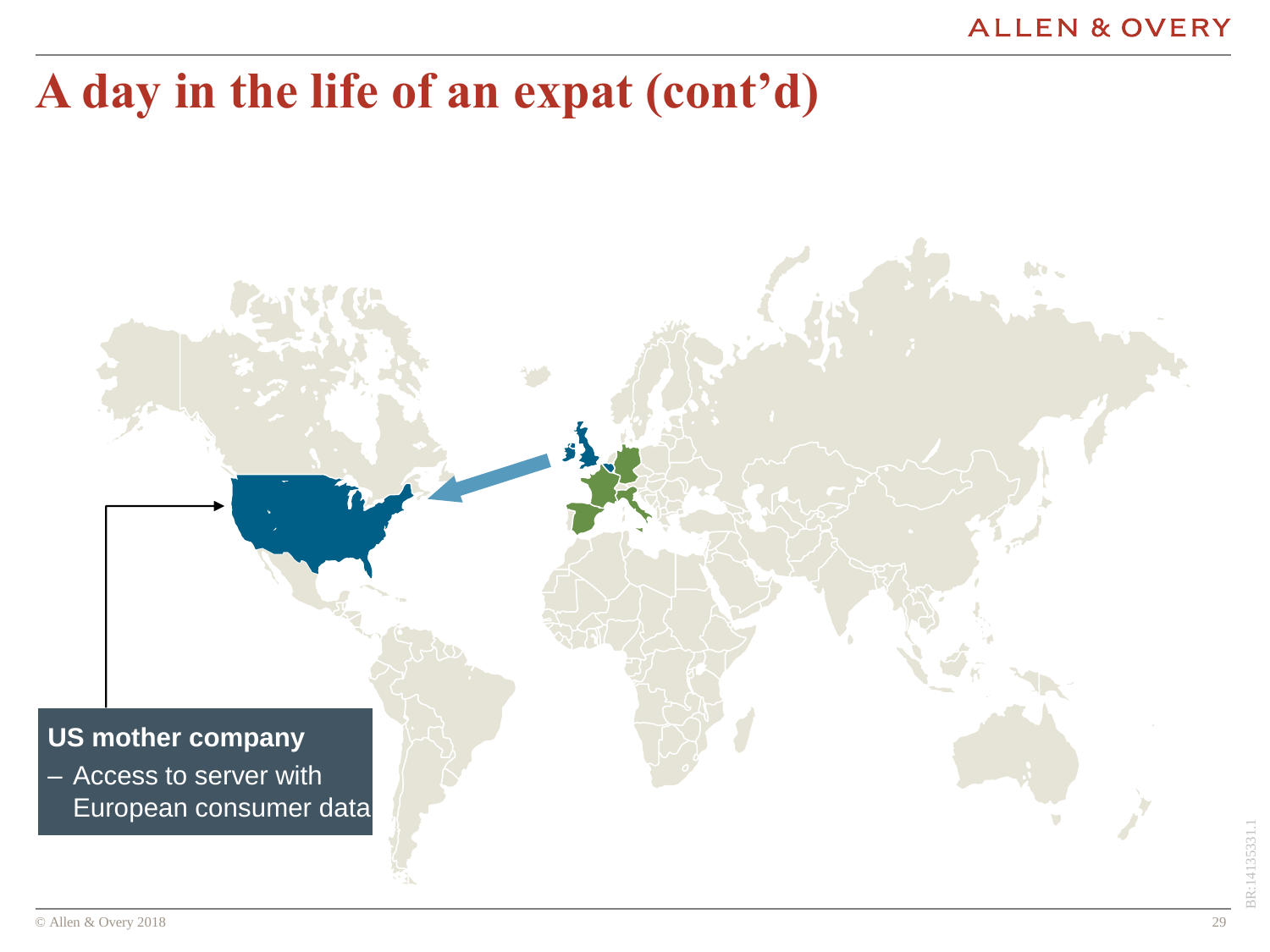### **A day in the life of an expat (cont'd)**



- Maintenance and support of servers has been outsourced to this supplier
- Access to all servers (in Europe and US)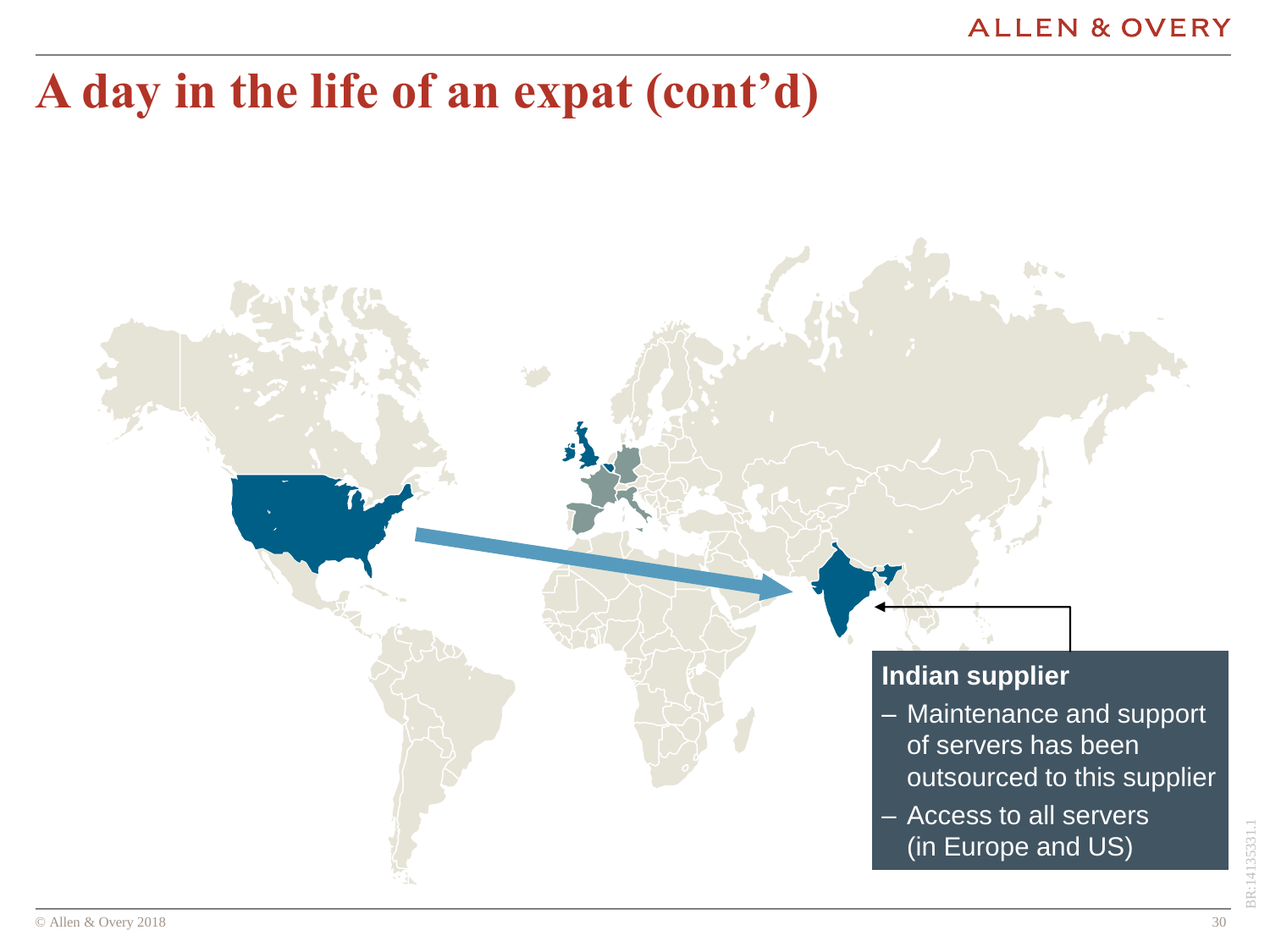# *Specific points of attention for marketing*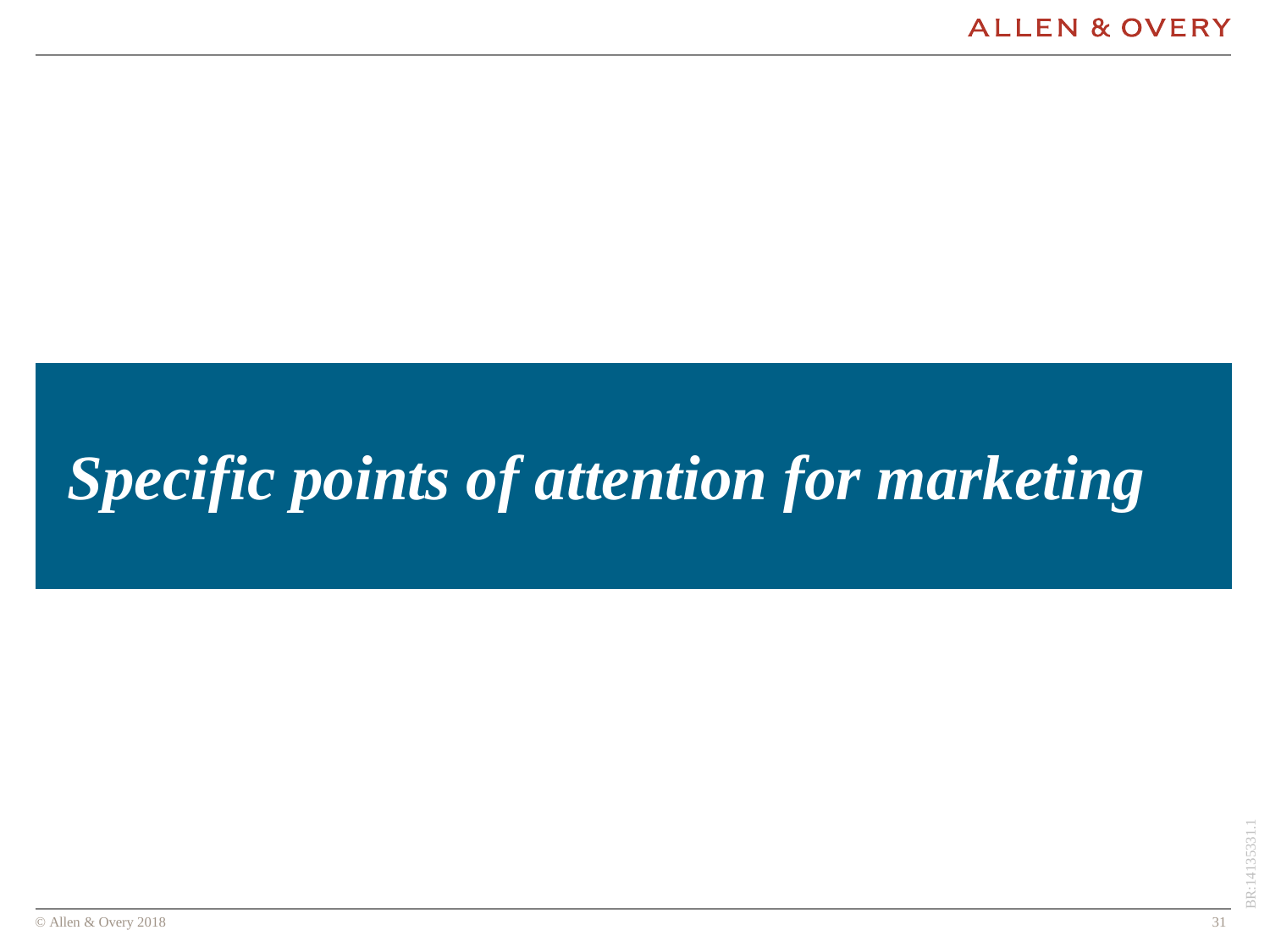## **Privacy notices: must be comprehensive, specific and dynamic**

The level of detail to be provided to data subjects has increased

- Identity and contact details of the controller and DPO
- Purpose and legal basis for processing each category of data
- Where legitimate interest are the legal basis for processing, what it is
- Recipient or categories of recipients
- Transfers outside the EEA and safeguards in place
- Retention period for each category of data
- Existence of each of the data subject's rights
- Right of complaint
- Any secondary purposes for processing

**Transparency**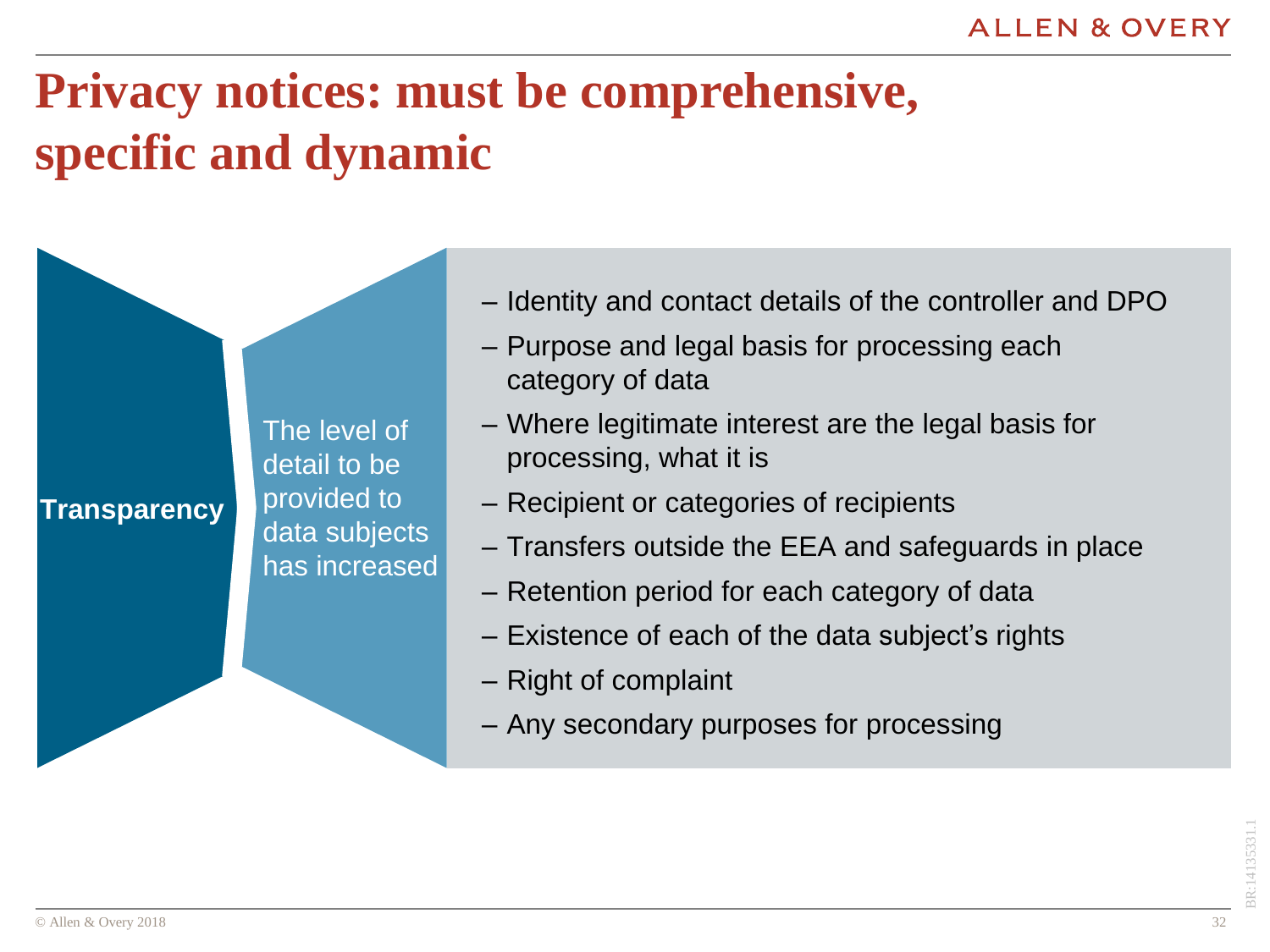#### **Privacy notices**

**Transparency** What does a privacy notice look like?

- A privacy notice does not necessarily have to be housed in a single document
- Information can be channelled through more than one source:
	- Orally (eg onboarding, training)
	- Documents (eg policies, employment contracts, settlement agreements)
	- Website
	- Mobile apps
	- A combination of sources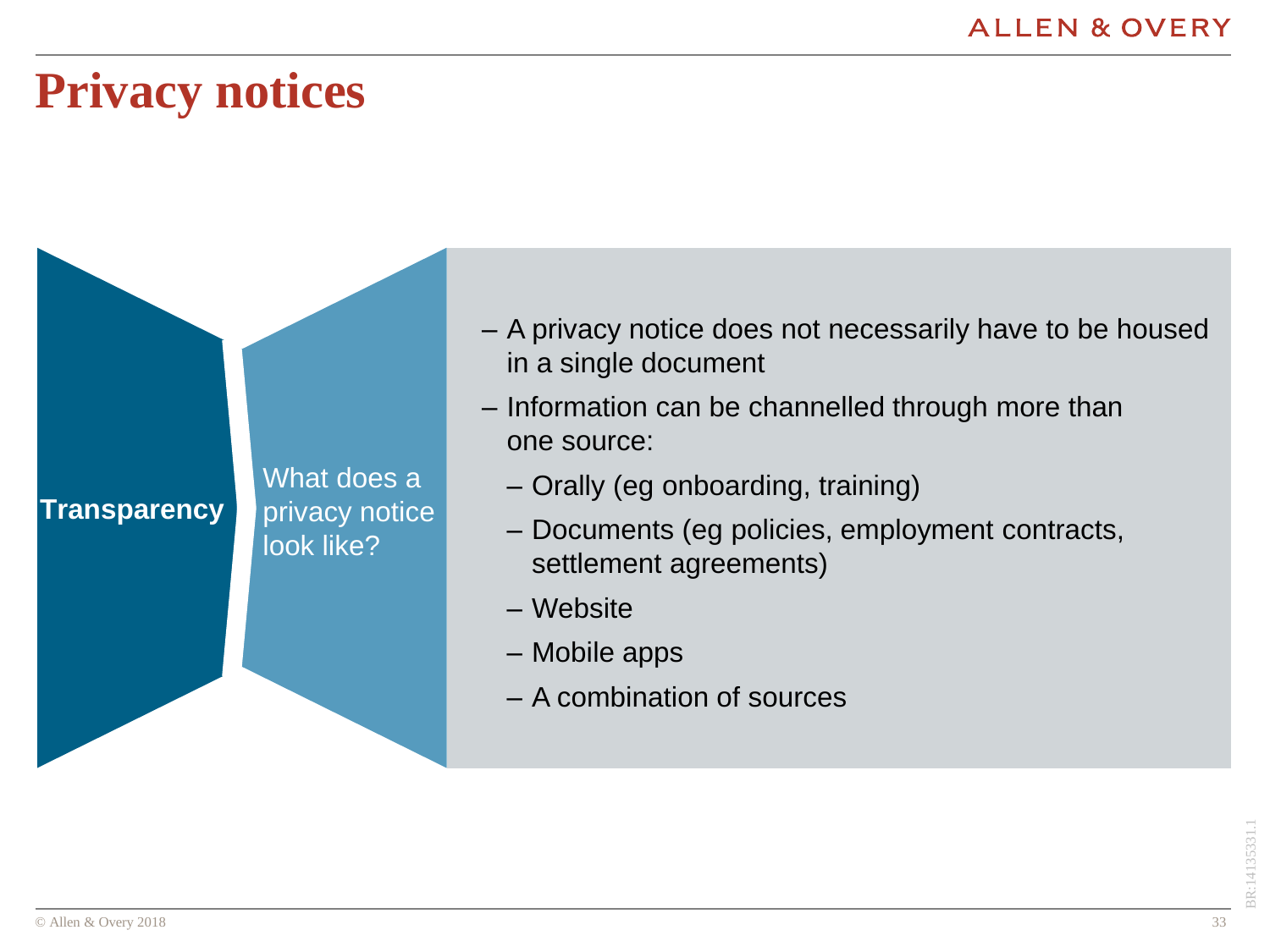### **Automated decisions – without human involvement**

Individuals have the **right not to be subject to** decisions based solely on automated processing (including profiling) which produces legal effects concerning them or which similarly significantly affects them

**Exceptions** include where:

- The individual has given **explicit consent;**
- Making the decision is authorised by EU or Member State law and which sets out safeguards; or
- It is necessary for entry into or **performance of a contract** with the data subject

**Notification** obligations to individuals – information about the logic and significance

Can be made with or without profiling

More restrictive where special categories of data processed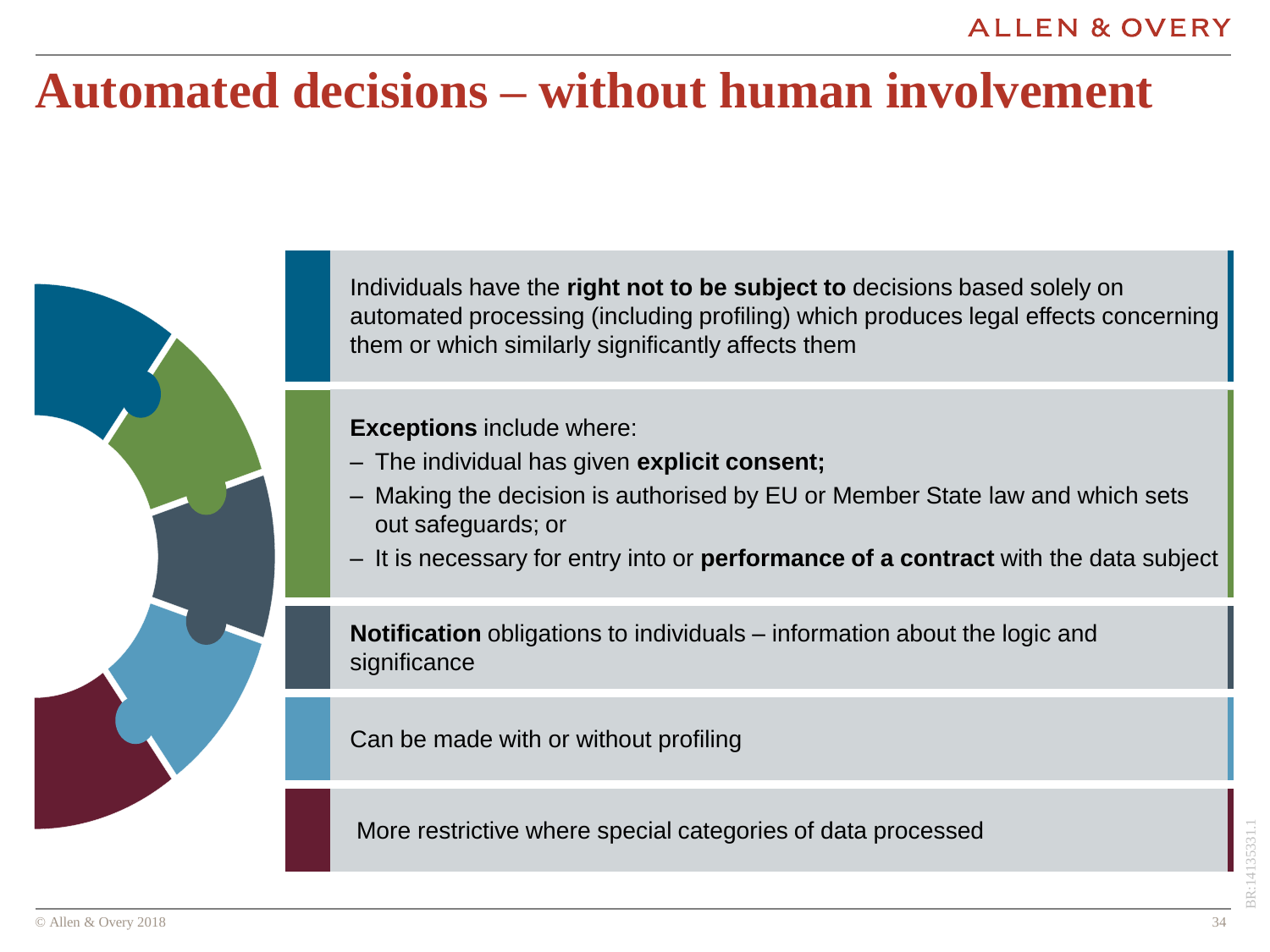### **Children and 'information society services'**

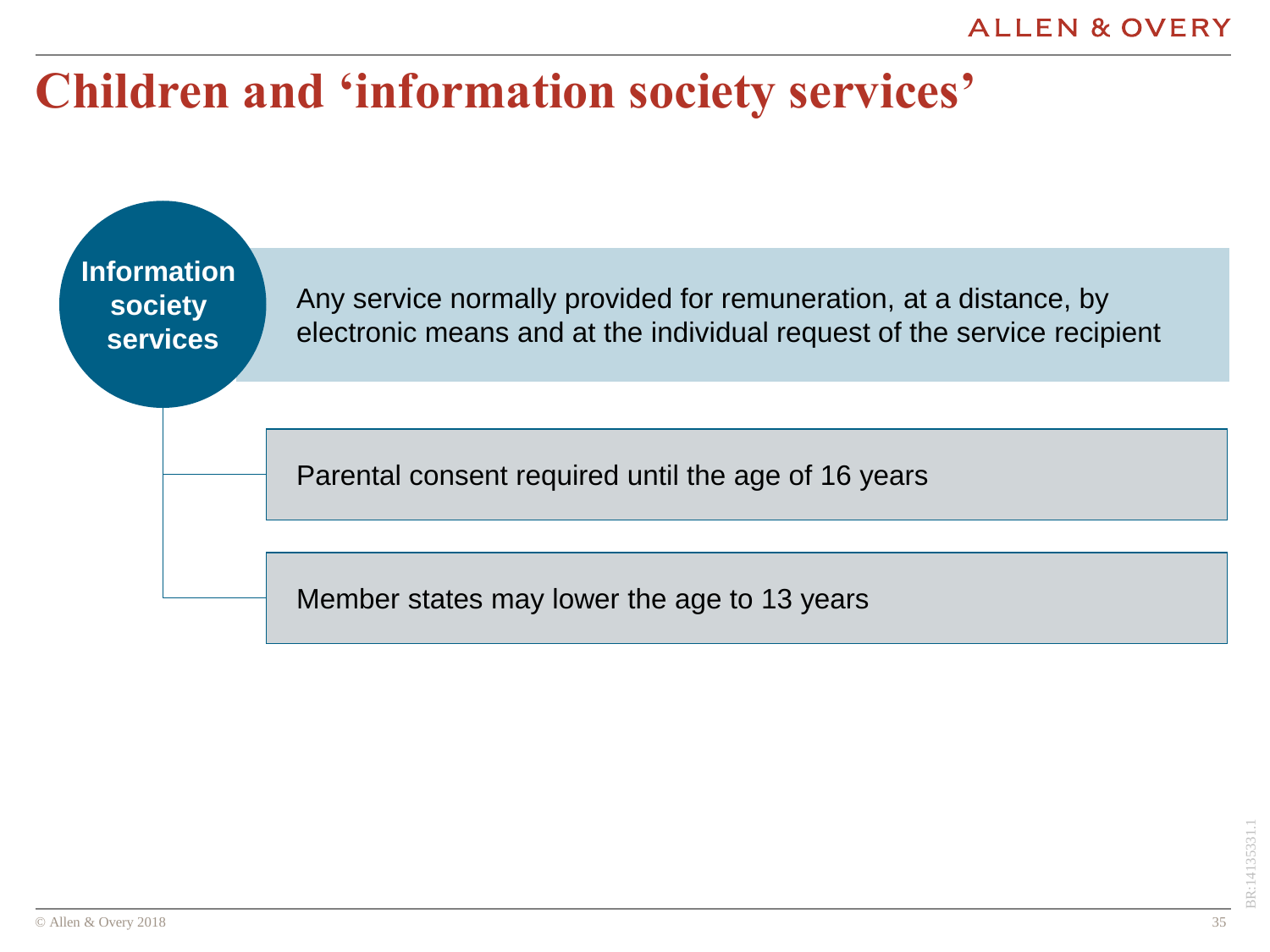# **Heated debate: consent for direct marketing purposes in Belgium?**

**Legal basis for direct marketing in Belgium?**

**Lobby**: legitimate interest, balanced

**GDPR**: legitimate interest is possible, if not consent

**National legislation**: Belgian Code of Economic law requires, regarding electronic direct marketing, **active consent**, limited exceptions apply (eg.existing customer of similar services)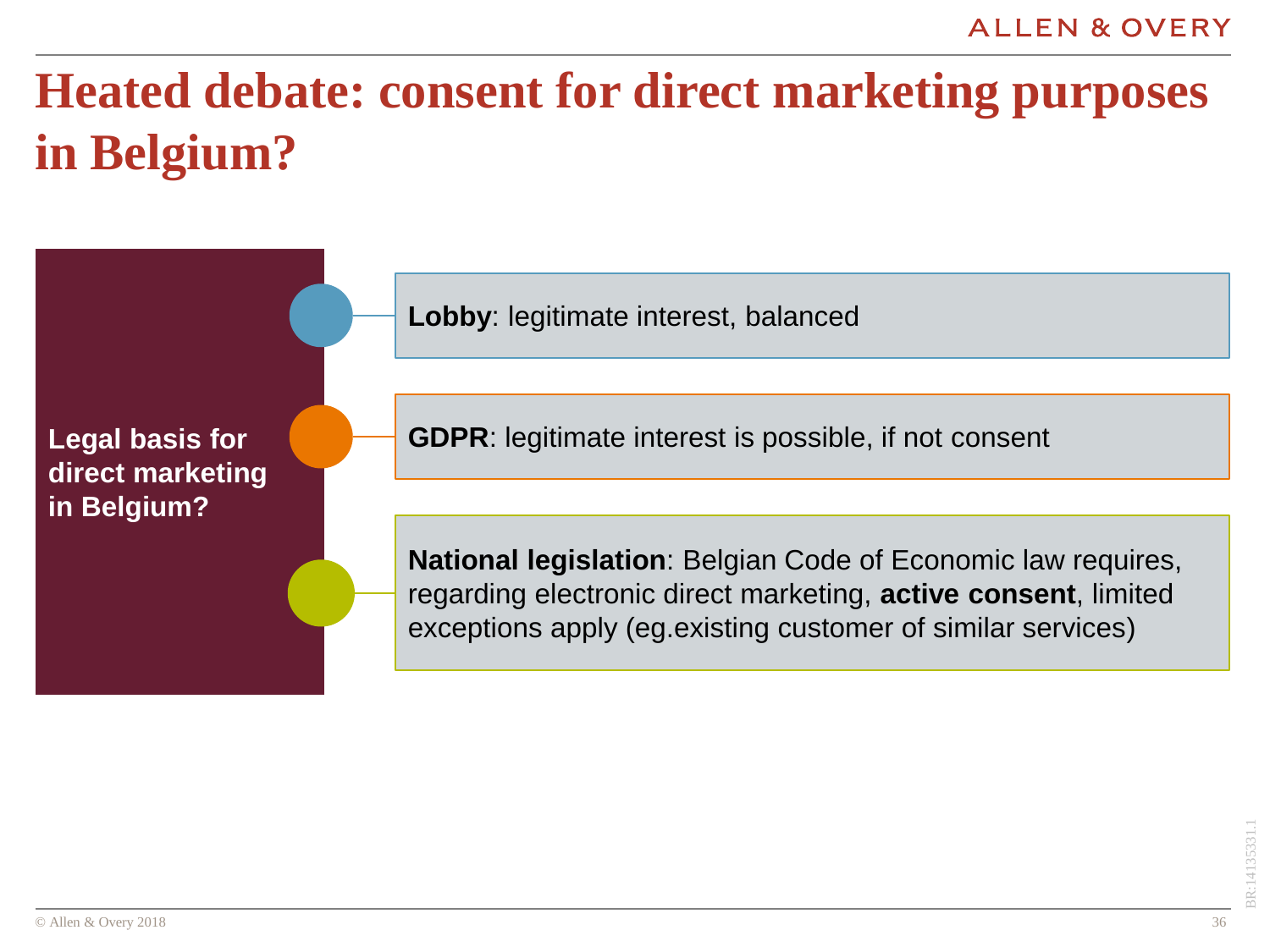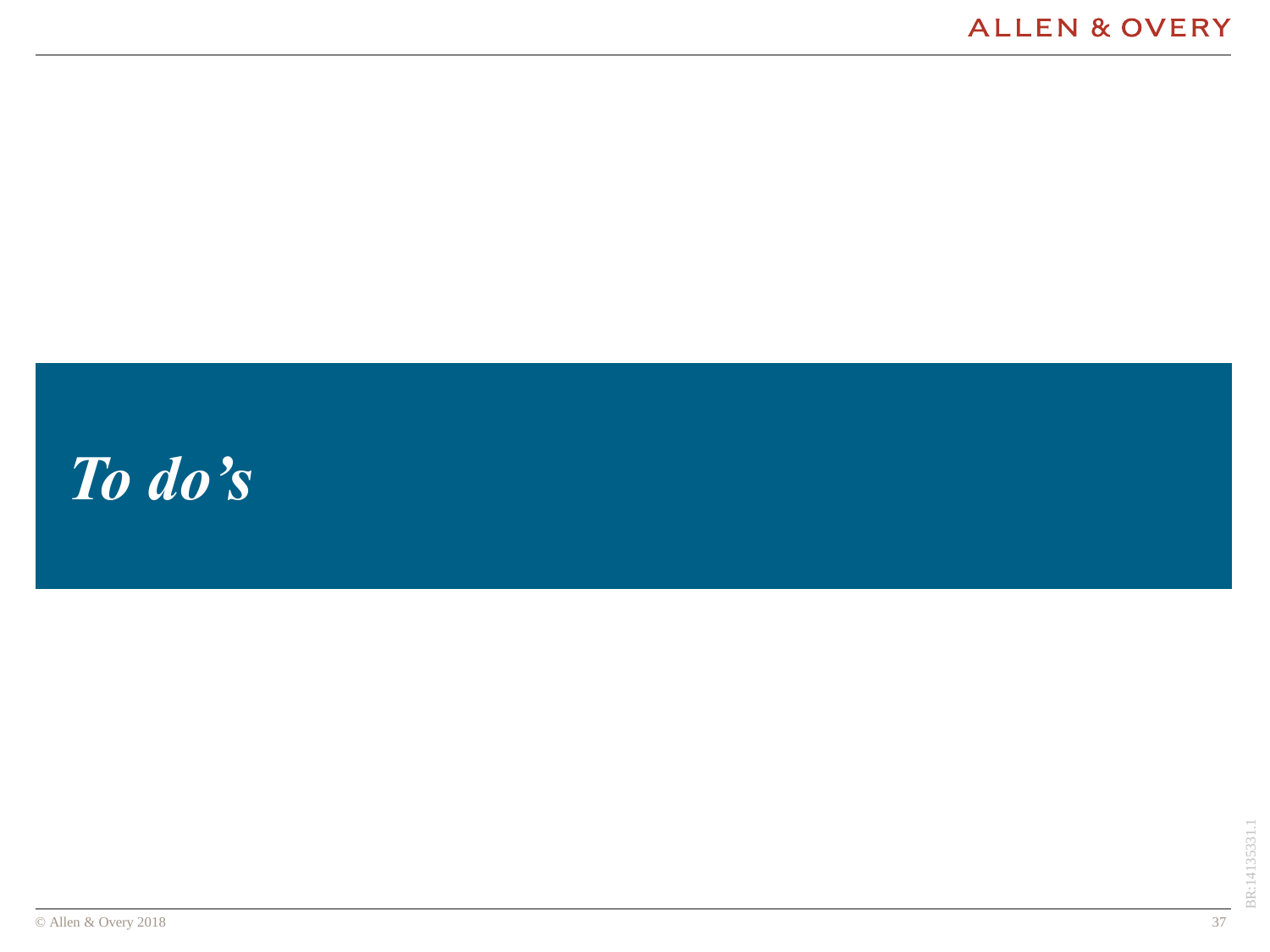### **How to prepare?**

| 1. Evaluate your processing activities |                                                                                 |
|----------------------------------------|---------------------------------------------------------------------------------|
|                                        | Check contracts (suppliers, customers, data subjects, employees,<br>processors) |
|                                        | Map internal personal data streams (in a register)                              |
|                                        | Map international personal data streams? (Legal basis available?)               |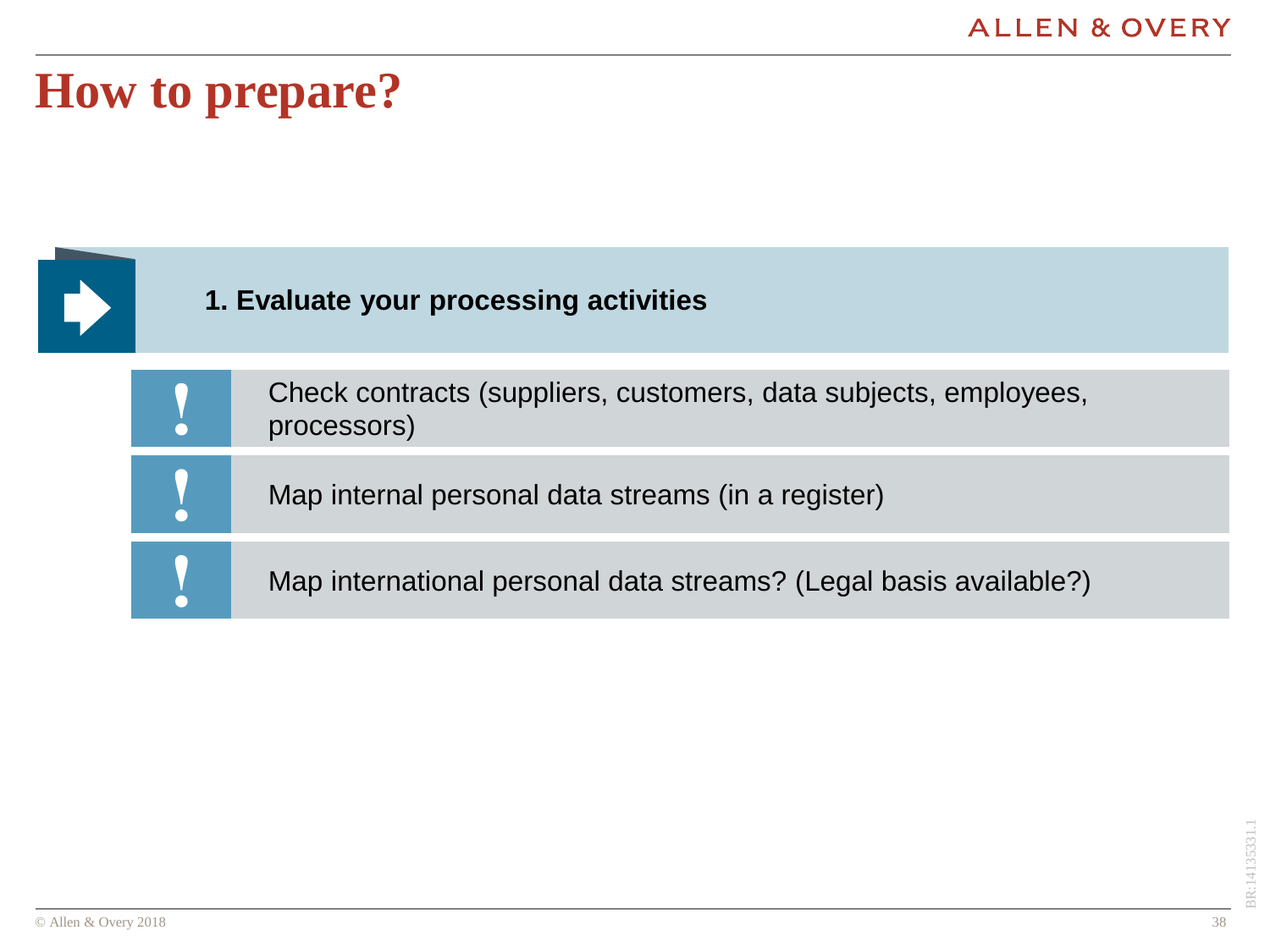### **How to prepare? (cont'd)**

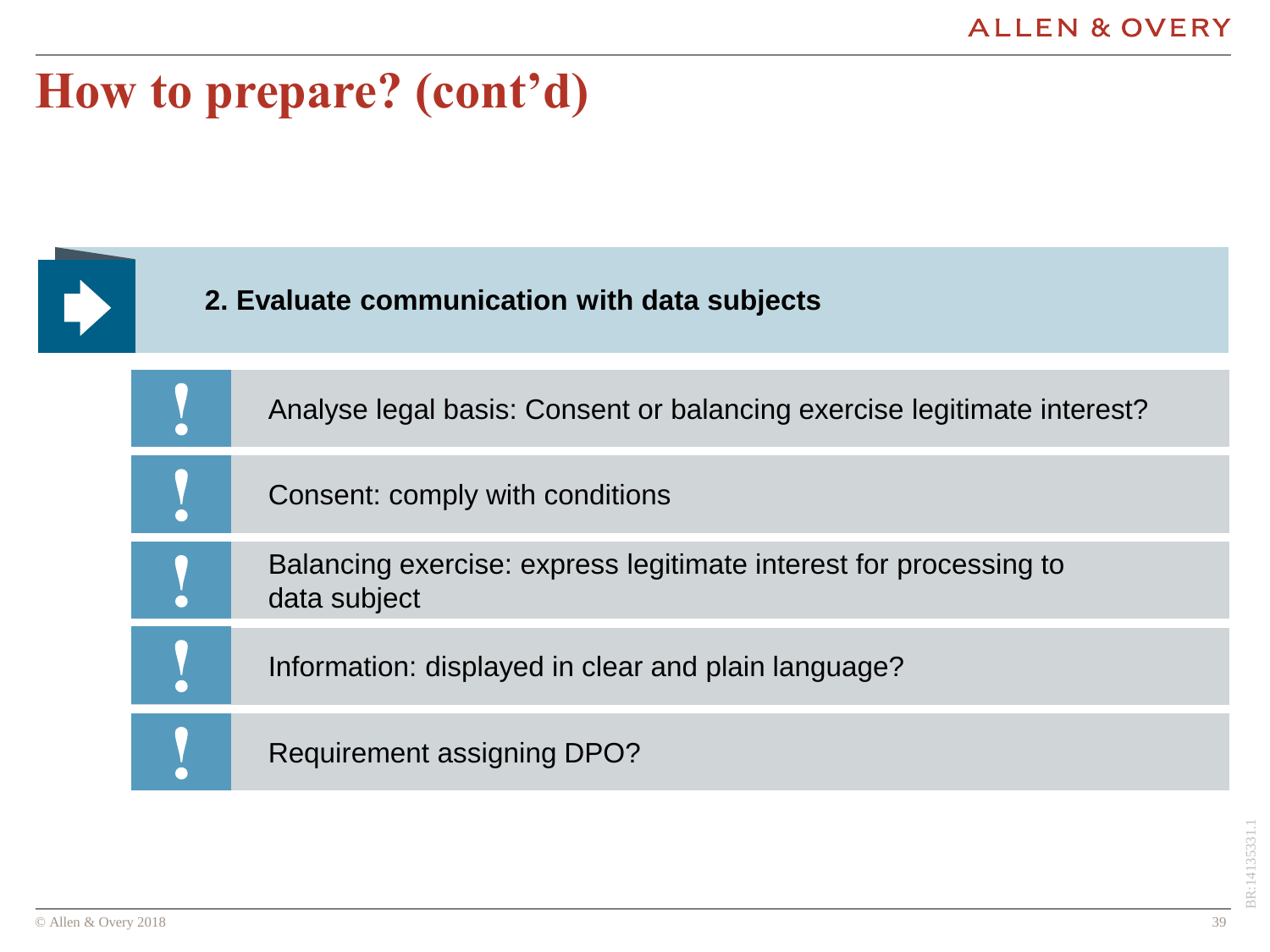### **How to prepare? (cont'd)**